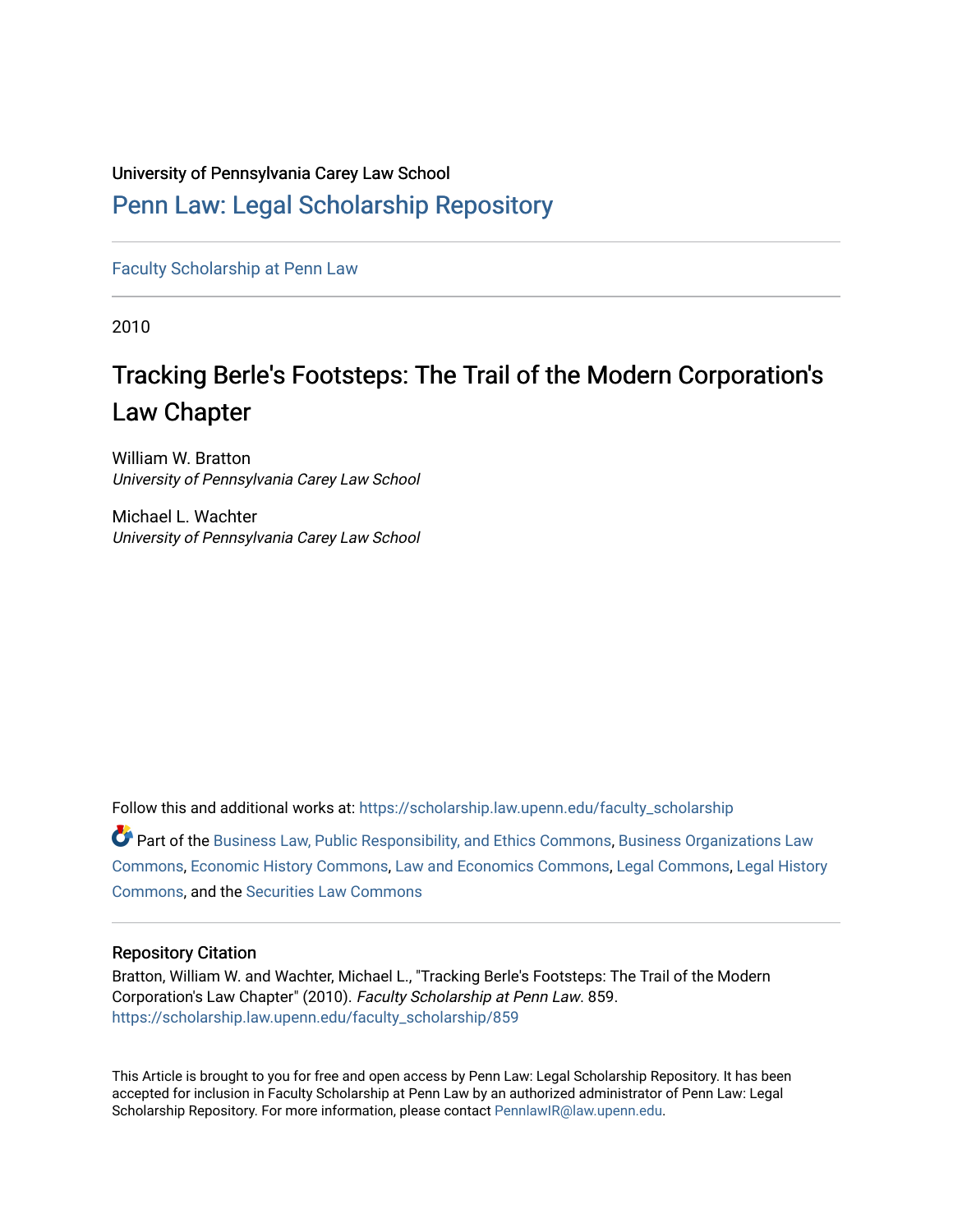## Tracking Berle's Footsteps: The Trail of *The Modern Corporation*'s Last Chapter

*William W. Bratton† Michael L. Wachter††*

#### **INTRODUCTION**

Readers game enough to work through all three hundred pages of *The Modern Corporation and Private Property*<sup>1</sup> looking for insights on corporate law today encounter two, apparently contradictory, lines of thought.<sup>2</sup> One line, set out in Books II and III, resonates comfortably with today's shareholder-centered corporate legal theory. Here the book teaches that even as ownership and control have separated, $3$  managers should function as trustees for the shareholders and so should exercise their wide-ranging powers for the shareholders' benefit.<sup>4</sup> The other line of thought emerges in Books I and IV, where *The Modern Corporation* encases this shareholder trust model in discussions of corporate power and social welfare. These discussions resonate today with those who advocate corporate social responsibility. Here, the separation of ownership and control implies public responsibilities: "It is entirely possible ... that the corporate profit stream in reality no longer is private property, and that claims on it must be adjusted by some test other than that of property right."<sup>5</sup>

The two lines of thought come together in the book's most famous sequence, its last chapter, entitled "The New Concept of the Corpora-

<sup>†</sup> Peter P. Weidenbruch, Jr., Professor of Business Law, Georgetown University Law Center; and Research Associate, European Corporate Governance Institute. †† William B. Johnson Professor of Law and Economics, University of Pennsylvania Law School;

and Co-Director, Institute for Law and Economics, University of Pennsylvania.

 <sup>1.</sup> ADOLF A. BERLE & GARDINER C. MEANS, THE MODERN CORPORATION AND PRIVATE PROPERTY (Harcourt, Brace & World, rev. ed. 1968) (1932).

<sup>2</sup>*. See* William W. Bratton, *Berle and Means Reconsidered at the Century's Turn*, 26 J. CORP. L. 737 (2001).

 <sup>3.</sup> BERLE & MEANS, *supra* note 1, at 250–52.

<sup>4</sup>*. Id*. at 275–77.

<sup>5</sup>*. Id.* at 219.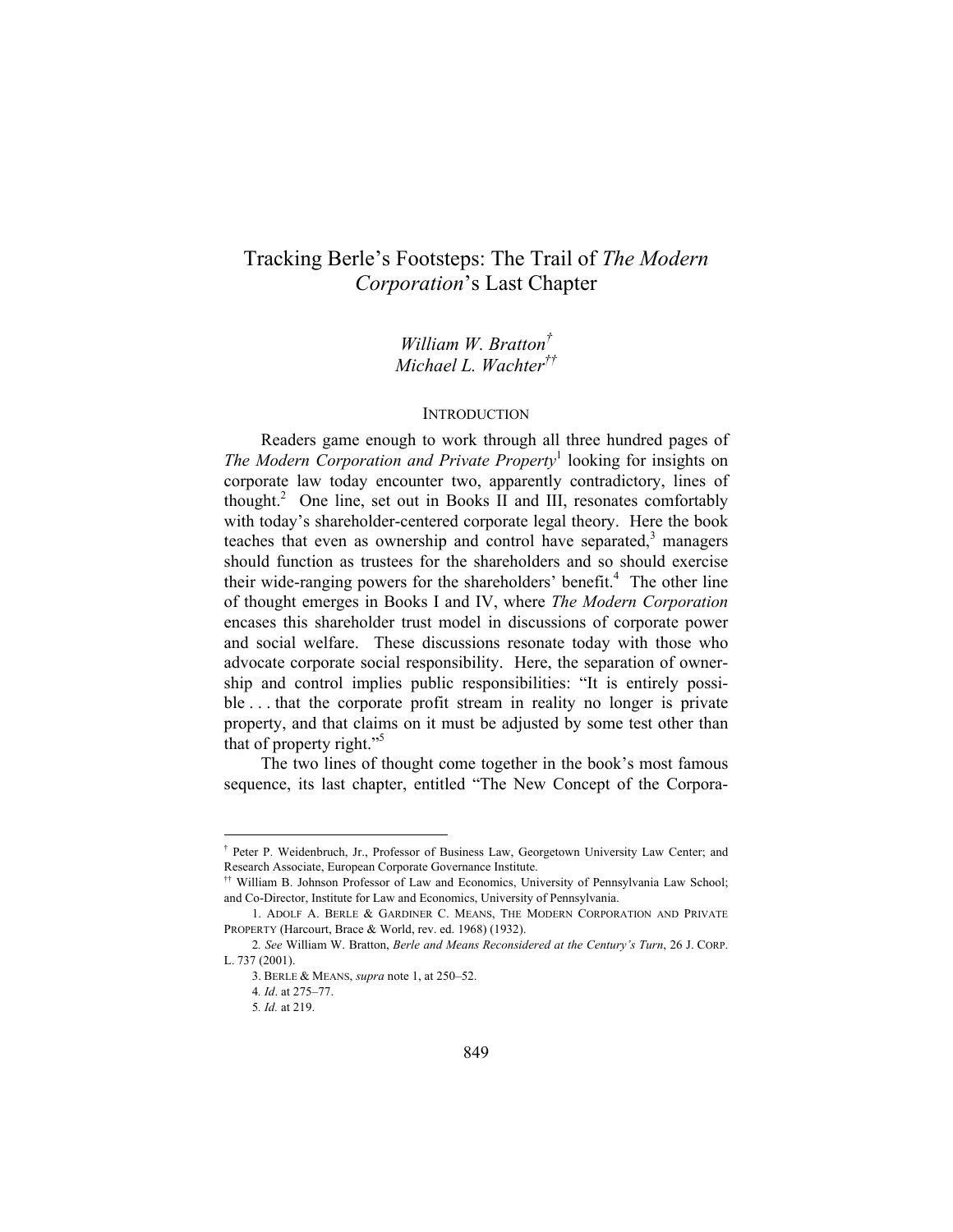tion."6 After the book's publication, Berle himself suggested that the last chapter was what the book was all about—a few pages for the general reader "too lazy, busy or uninterested to read three hundred pages of academic argument."7

Unfortunately, Berle's commendation is misleading. Those who pick up the book looking for the origins of shareholder primacy reach the last chapter only to find the shareholders trumped by the public interest. The chapter takes the trust model, painstakingly developed for the shareholders' benefit earlier in the book, and redeploys it for the public's benefit: since the shareholders had given up responsibility for corporate property, other constituents should join them as corporate beneficiaries; the "[r]igid enforcement of property rights" of passive shareholders would give way in the face of a "convincing system of community obligations."<sup>8</sup> Management, moreover, must develop into a "purely neutral technocracy."9 In meeting these technocratic obligations, corporate leaders would be expected to "set forth a program comprising fair wages, security to employees, reasonable service to their public, and stabilization of business . . . ."<sup>10</sup> But, the reader is left to wonder how management can be expected to serve as trustee to the shareholders and the public simultaneously?

In our previous work, $1$ <sup>1</sup> we show that this contradiction can be explained by reference to the context in which the book was written. The book had a long gestation, spanning the late 1920s, the Crash, and the early years of the Great Depression. Many reordered their political economic views during those years, Berle among them. *The Modern Corporation*'s various parts capture Berle at different points in the timeline, beginning in the boom years as a friend of the shareholders and ending in the depths of the Depression as an advocate of corporate advancement of national social welfare policies. Consequently, the last chapter, written to address Depression conditions, stands apart from the sections of the book conceived during the brighter years of the 1920s.

The last chapter speaks to debates over appropriate policy responses to economic crisis, debates still underway upon the book's publication in 1932. Many looked to Franklin Delano Roosevelt not only to win the election, but to follow the lead of many European leaders of the

 <sup>6</sup>*. Id.* at 352–57 (bk. IV, ch. IV).

<sup>7</sup>*. See* JORDAN A. SCHWARZ, LIBERAL: ADOLF A. BERLE AND THE VISION OF AN AMERICAN ERA 63 (1987).

 <sup>8.</sup> BERLE & MEANS, *supra* note 1, at 312.

<sup>9</sup>*. Id.*

<sup>10</sup>*. Id.*

<sup>11</sup>*. See* William W. Bratton & Michael L. Wachter, *Shareholder Primacy's Corporatist Origins: Adolf Berle and* The Modern Corporation, 34 J. CORP. L. 99 (2008).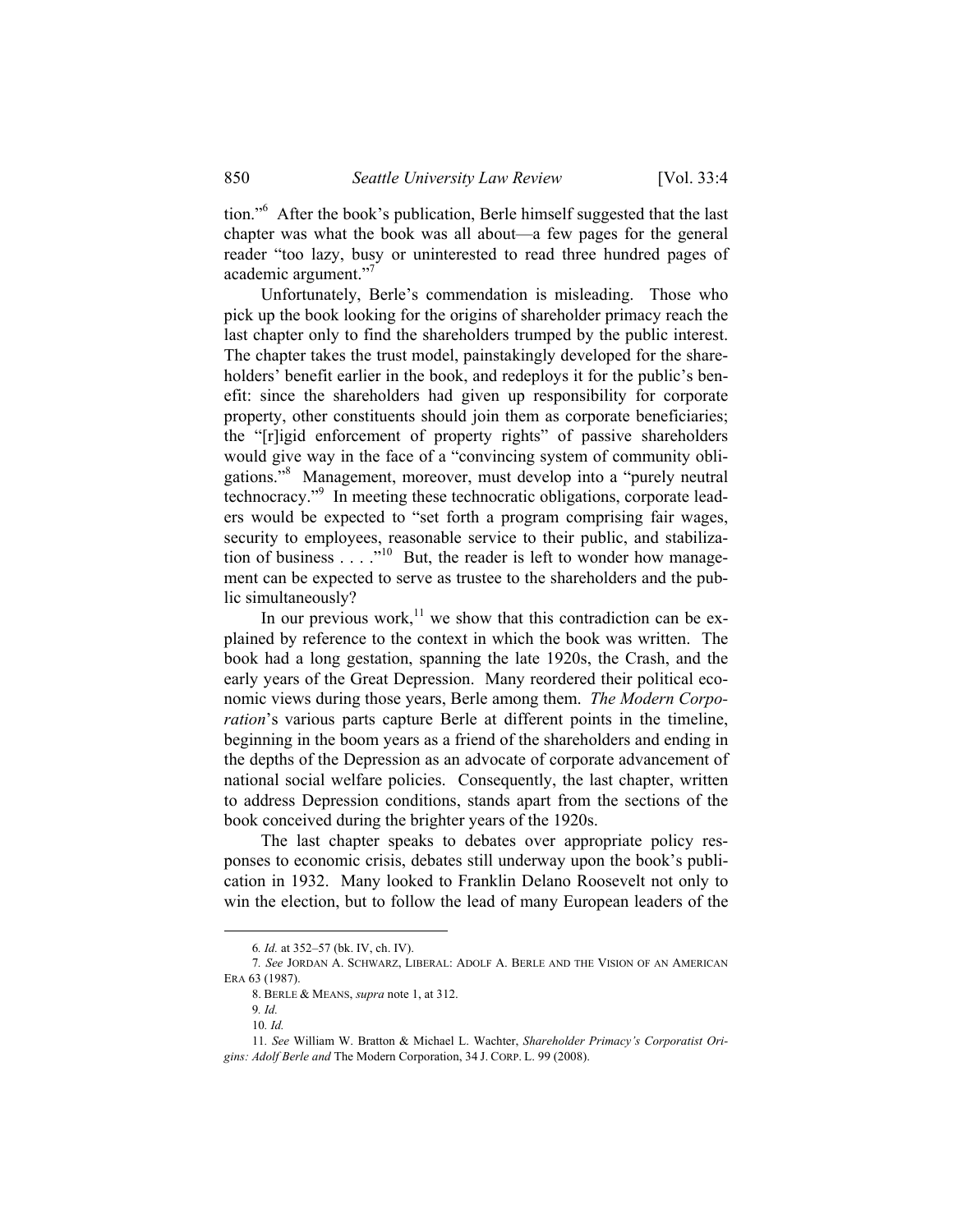time and adopt corporatism as the political economy of the United States. Berle, who joined FDR's inner circle during the 1932 campaign, was a leading advocate of a corporatist approach. Our earlier work shows that *The Modern Corporation*'s last chapter extensively overlaps the "New Individualism" speech that Berle (and his wife Beatrice) wrote for  $FDR<sup>12</sup>$  The speech, the most radical of the 1932 campaign, <sup>13</sup> presaged the economic program of the New Deal, in particular the corporatist National Industrial Recovery Act (NIRA) enacted in June 1933.<sup>14</sup>

But the NIRA proved unsuccessful, and formal corporatism disappeared from the American political economy along with it. Even so, *The Modern Corporation*'s last chapter has maintained a grip on generations of readers. In this essay, we reconsider it and track its later footsteps.

Our inquiry has three phases. Part I begins with the last chapter itself, explicating its text. We show that it speaks at two levels: the particular and the general. At the particular level, the chapter references community obligations and neutral technocrats in the political context of 1932. It also speaks generally, offering a concept of ongoing corporategovernment cooperation without ties to transitory political events. It tells us that corporations, and by implication corporate law, go to the wider political economy for instructions respecting the public interest. These instructions necessarily vary across different contexts and times. Public duties can follow, but the initial onus lies squarely on the public and the state to articulate the duties clearly. The chapter states that there is no hard-wired, intrinsic connection between corporate power and any particular program of public responsibility.

Part II turns to Berle's later writings on political economy to see the last chapter's footsteps change direction, but only slightly. Postwar Berle modified his corporatist vision to suit America's postwar political economy. Corporatism had failed and the regulatory state was the replacement. Where the last chapter looks to immediate redeployment of corporate power and resources toward social welfare enhancement, postwar Berle situates corporate power in a regulatory state that contains it successfully. The regulatory framework makes it advantageous for managers to attend to public demands. Thus, despite the change of time and context, managers retain their status as quasi-public servants required to attend to public goals.

 <sup>12.</sup> Davis W. Houck, *FDR's Commonwealth Club Address: Redefining Individualism, Adjudicating Greatness*, 7 RHETORIC & PUB. AFF. 259, 259–60 (2004).

 <sup>13.</sup> SCHWARZ, *supra* note 7, at 79. The text can be found at the American Rhetoric Online Speech Bank, http://www.americanrhetoric.com/speeches/fdrcommonwealth.htm.

 <sup>14.</sup> Bratton &Wachter, *supra* note 11, at 109–18.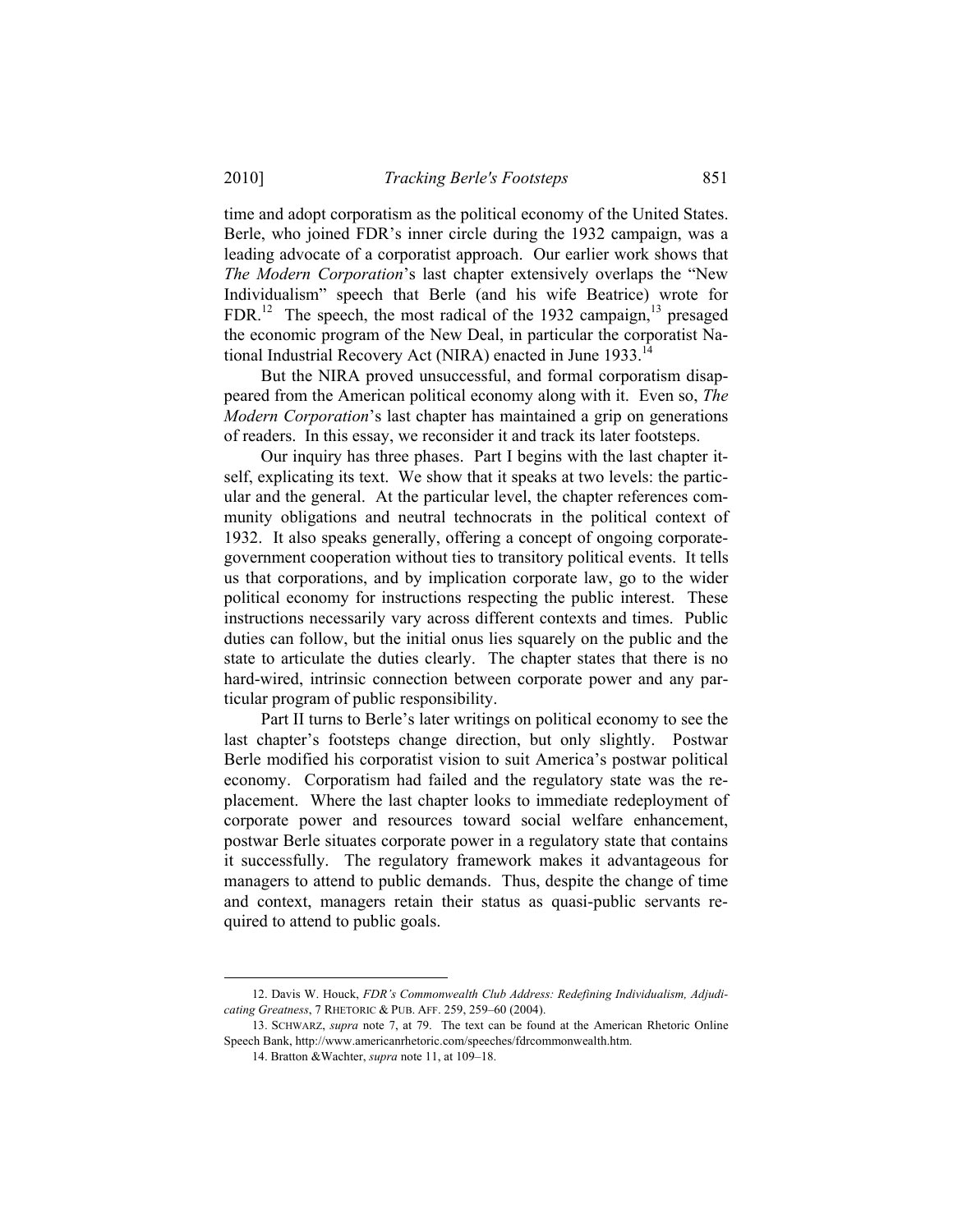Part III looks at the world post-Berle. Here the regulatory state retreats and market-based controls advance, superannuating Berle's political economy. We inspect this deregulatory landscape for traces of the last chapter, and find them in two distinct locations. The first is in the employment relationship. There the corporation, as the nation's primary employer, becomes the primary supplier of employee welfare provisions preferred by the state. The two leading examples are corporate offerings of health care insurance and retirement security through private pension plans. Both practices became institutionalized during Berle's lifetime and both persist, encouraged by federal tax breaks, but are not otherwise mandated. At the second location, we find new patterns of governmentmandated cooperation with societal goals. These new demands devolve on legal compliance. In some cases, as with the Foreign Corrupt Practices Act and the Sarbanes-Oxley Act, the goal is elimination of corporate corruption. In others, as with the anti-money laundering provisions in the Bank Secrecy Act, the corporation serves as the first layer of enforcement against corrupt practices by others. Berle could not have envisioned this development—the footsteps have veered off onto a new trail. The track is continuous, however, and today's corporate compliance regime embodies the last chapter's precepts.

#### I. THE LAST CHAPTER IN 1932

Let us pick up the last chapter and read it in the context in which it was written. It begins with a general excursus on private economic power. Those who have it desire it. But they inevitably come into conflict with those they affect who wish to redirect the power's exercise, so as to share in its attendant benefits.<sup>15</sup> Thus, private economic power triggers demands for social response. Although the conflicts are inevitable, Berle and Means write that particular outcomes depend on particular political economic contexts: "How will this demand be made effective? To answer this question would be to foresee the history of the next century. We can here only consider and appraise certain of the more important lines of possible development."<sup>16</sup>

The chapter then turns to themes developed earlier in the book. While the separation of ownership and control disempowers shareholders, shareholder empowerment does not figure among the political responses the book envisions. Berle and Means dismiss shareholders as "inactive and irresponsible," and go on to pose three alternative responses to corporate power. First, society could leave managers uncon-

 <sup>15.</sup> BERLE & MEANS, *supra* note 1, at 310.

<sup>16</sup>*. Id*. at 310.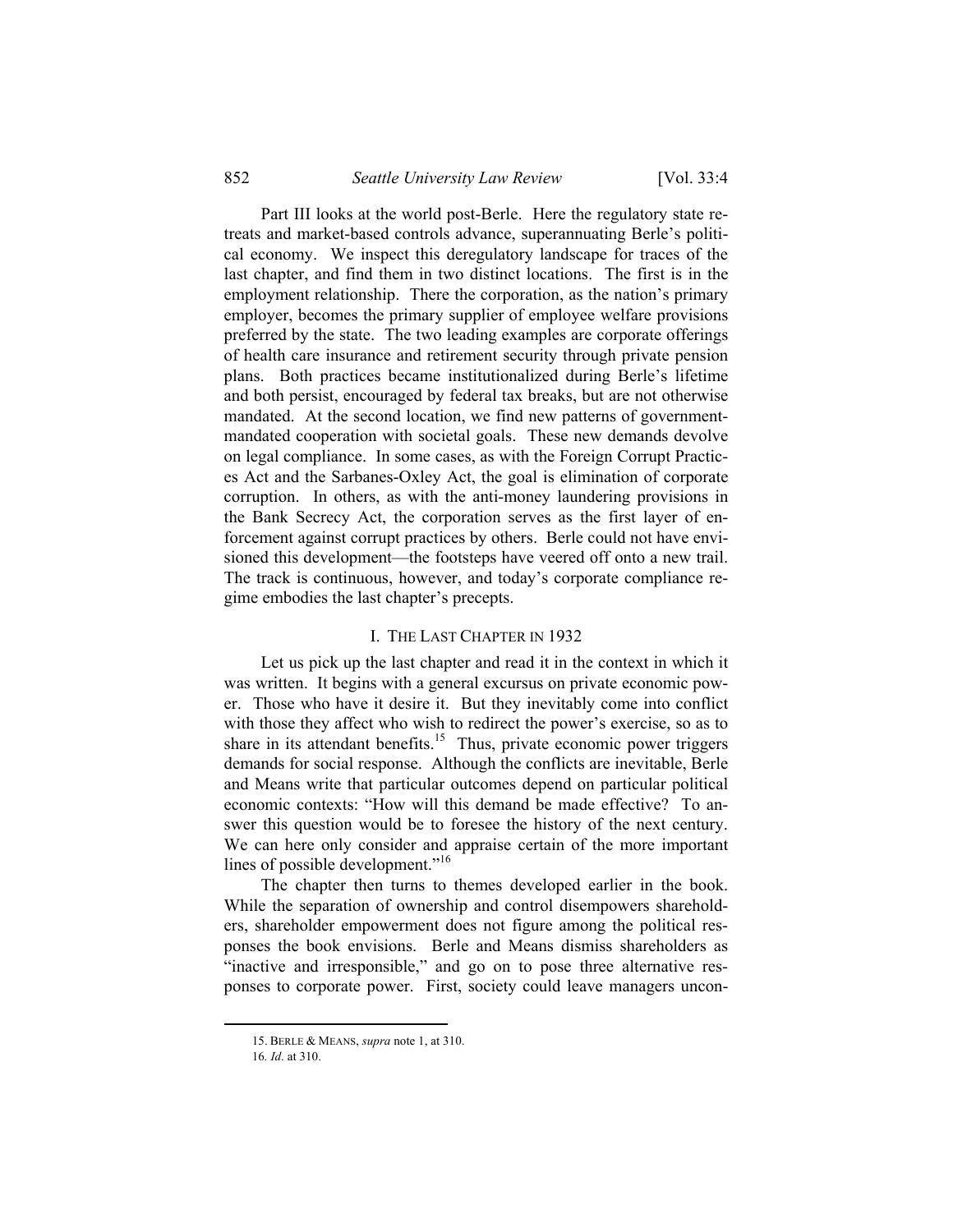strained, but only if we were ready to face the "danger of a corporate oligarchy with the probability of an era of corporate plundering."<sup>17</sup> Second, society could cut off management self-dealing by strictly insisting on adherence to the shareholder trust. Third, society could step away from the tradition of private property rights and insist on corporations following government mandates.<sup>18</sup>

The chapter opts for the third alternative, positing a "wholly new concept of corporate activity,"<sup>19</sup> but following up with little in the way of specifics. Indeed, Berle and Means did not see specification as their job. It was up to the community to put forward its demands "with clarity and force"20 in the new corporatist state they projected. *The Modern Corporation* had the limited, but necessary job of clearing away the conceptual underbrush of property rights. With the field open, the public could act and impose a new regime of government/corporate partnership.

Such specification that we get does follow the corporatist template. Corporatism privileges cooperation over competition and emphasizes group over individual interests. $21$  It assumes that government, through consultation with the major groups in society, can articulate an objectively cognizable "public interest." Once the public interest is expressed, government calls on the various groups, including big business, to adapt their positions in support of it. It follows that corporations are entities that operate, in part, as organs of the state. Corporatism is not socialism—capitalism and private property rights are assumed, along with the legal model under which directors must maximize the value of the corporation. Under corporatism, companies come to a state-directed negotiating table where they sit down with the state and other interest groups, such as labor unions, to determine the public interest. Given a determination, the calculus of corporate rights and duties must adjust and recognize a constraint on managerial action in the form of the public interest.<sup>22</sup>

Thus, the last chapter tells us that once "a convincing system of community obligations is worked out and is generally accepted," private property rights will necessarily have to yield.<sup>23</sup> Corporate leaders will use their power for social betterment:

 <sup>17</sup>*. Id*. at 311.

<sup>18</sup>*. Id*. at 310–11.

<sup>19</sup>*. Id*. at 311–12.

<sup>20</sup>*. Id*. at 312.

 <sup>21.</sup> One of us recently has described the corporatist context of the New Deal. *See* Michael L. Wachter, *Labor Unions: A Corporatist Institution in a Competitive World*, 155 U. PA. L. REV. 581  $(2007)$ 

<sup>22</sup>*. See* Bratton & Wachter, *supra* note 11, at 113–14.

 <sup>23.</sup> BERLE & MEANS, *supra* note 1, at 312.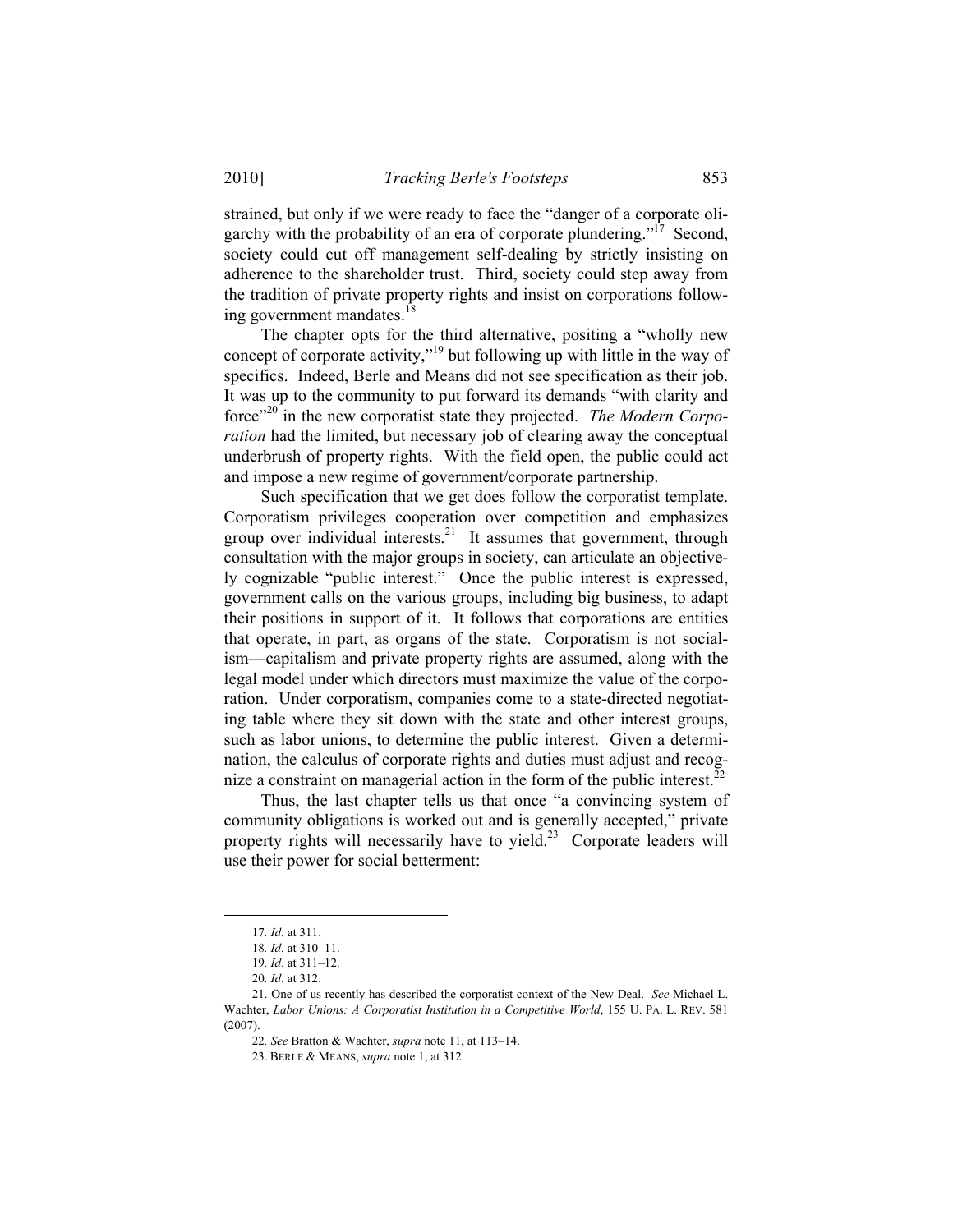Should the corporate leaders . . . set forth a program comprising fair wages, security to employees, reasonable service to their public, and stabilization of business, all of which would divert a portion of the profits from the owners of passive property, and should the community generally accept such a scheme as a logical and human solution of industrial difficulties, the interests of passive property owners would have to give way.<sup>2</sup>

Managers are envisioned as "purely neutral" technocrats making allocative decisions across groups in society "on the basis of public policy rather than private cupidity."<sup>25</sup>

The chapter is as notable for caution as it is for grand political economic vision. It poses corporate social responsibility as an inevitable demand, but it does not purport to lock us into a given means of meeting that demand. It tells us only two things. First, demands for corporate social responsibility will emerge so as to suit particular political and social contexts. Second, the social demands will have to be clearly and forcefully stated, and only then can we expect private property rights to yield.

The last chapter thus poses corporatism only as a possible alternative. This is not surprising; the book was written in advance of the national political decision. Indeed, it was written before Berle and likeminded members of the "Brain Trust" captured FDR's complete attention.26 Corporatism was not the only available mode of addressing the crisis and, even assuming a corporatist initiative, different proponents advocated different variations on the theme.<sup>27</sup> Berle, desirous of political influence himself, was keenly aware that FDR would make the final de-

 <sup>24</sup>*. Id.*

<sup>25</sup>*. Id*. at 313. Berle and Means speculate that the power of corporate actors, once redirected in this cooperative direction, could even eclipse that of state actors. *Id*. They do not expand on the point. We do not believe that they were projecting that corporate actors would displace state actors at the top of the corporatist pyramid as those responsible for formulating the directives. More likely, they saw corporate actors on the ground effecting allocative decisions in accord with state policy, and making judgment calls as they acquitted themselves of their cooperative duties.

 <sup>26.</sup> Berle had allies in Ray Moley and Rexford Tugwell. *See* DONALD R. BRAND, CORPORATISM AND THE RULE OF LAW: A STUDY OF THE NATIONAL RECOVERY ADMINISTRATION 74–79 (1988). But Roosevelt liked to surround himself with advisors espousing competing positions. One such advisor was Felix Frankfurter, an old nemesis of Berle's, *see* SCHWARZ, *supra* note 7, at 14–15, who, along with a cadre of acolytes, still hewed to the economic liberalism of decades before. *See id*. at 76.

<sup>27</sup>*. See* Bratton & Wachter, *supra* note 11, at 110 (describing Berle's "New Freedom" opponents and their emphasis on trust busting as the means of corporate disempowerment), and at 122–28 (describing a "New Capitalist" version of corporatism circulating in 1932, with its emphasis on management empowerment, and contrasting Berle's corporatism, which contemplated labor and management both would have a place at the government's corporatist table).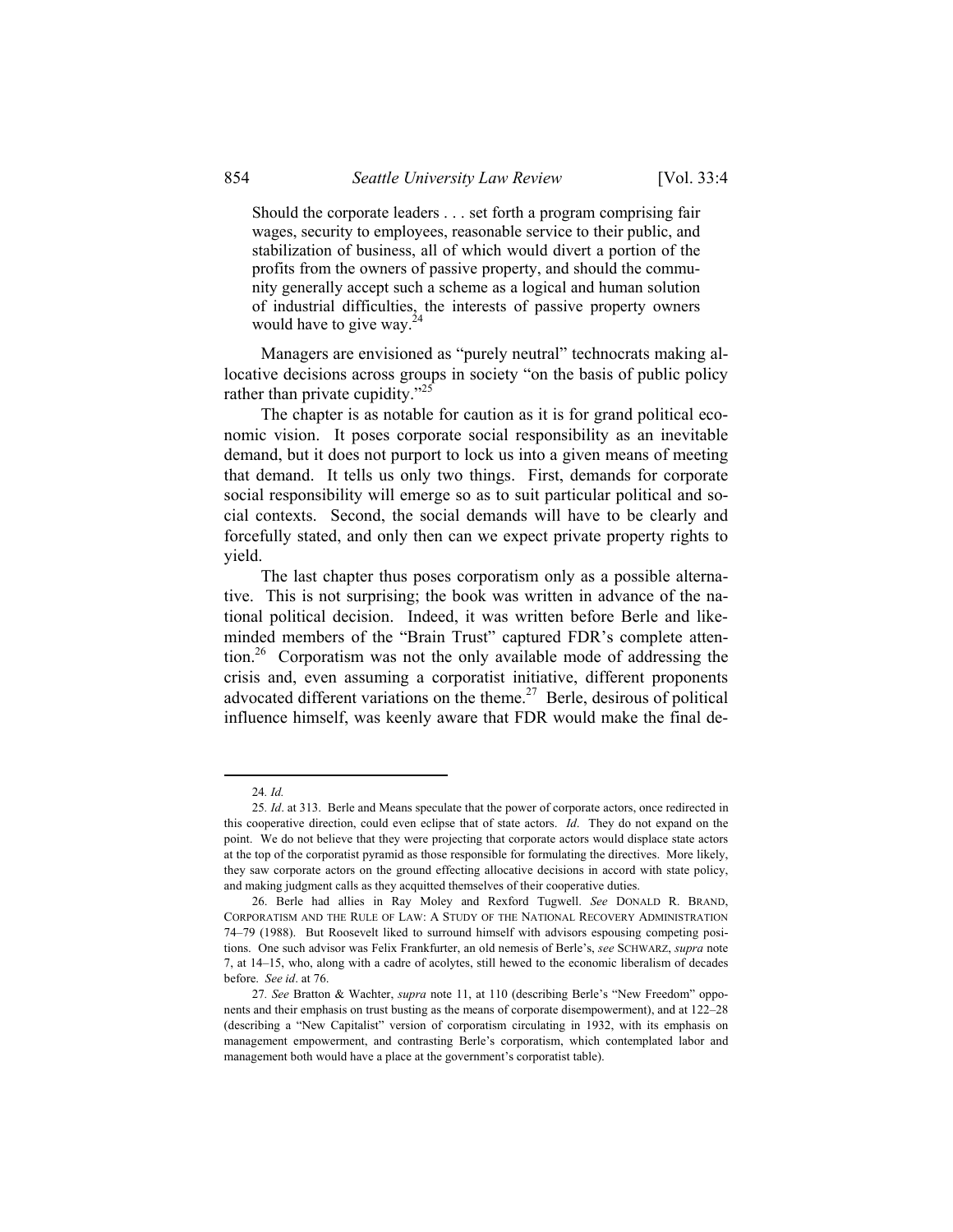cision and was not about to foreclose any options before the fact in a book chapter.

That said, the chapter goes for broke with its vision of a brave new world of empowered management technocrats. The vision needs to be contextualized carefully. Berle and Means's managers become empowered only if they successfully redirect their resources to maximize social welfare. And their power is only that of technocrats—experts who effectuate instructions delivered by a government policymaker vested with the legitimacy of public office. There is nothing here for a modern proponent of corporate social responsibility in a deregulatory state.

Nor is there much in *The Modern Corporation* for modern proponents of shareholder primacy. Berle retains a reputation as shareholder primacy's grandfather figure because of *The Modern Corporation*'s shareholder trust model. Even before the book's publication in 1932, he had forcefully advanced the shareholder trust model as an alternative to management empowerment in a famous back and forth with E. Merrick Dodd on the pages of the *Harvard Law Review*.<sup>28</sup> But, as the last chapter shows, Berle saw the shareholder trust model as the alternative to the pre-New Deal status quo and its regime of unconstrained management self-dealing. Given the status quo, and absent a big stick state, Berle went with the shareholder trust as the least dangerous alternative.<sup>29</sup> Given the state-controlled economy to which the last chapter looked forward, Berle saw things very differently, with the public displacing the shareholders as trust beneficiaries and the directors owing their primary allegiance to the national interest. Once a well-articulated public policy was established, the directors of the corporation should help society achieve the articulated goals. At that point, shareholders would have to take a back seat. Instead of unrestrained maximization, directors were to maximize the corporation's value in a way that satisfied societal goals.

#### II. BERLE'S POSTWAR POLITICAL ECONOMY

The last chapter's grand vision soon achieved real world manifestation in the National Industrial Recovery Act (NIRA). But the NIRA

 <sup>28.</sup> Berle first set out the book's shareholder trust model in a law review article. *See* Adolf A. Berle, *Corporate Powers As Powers In Trust*, 44 HARV. L. REV. 1049 (1931). Dodd responded with an attack. *See* E. Merrick Dodd, *For Whom Are Corporate Managers Trustees?*, 45 HARV. L. REV. 1145 (1932). Berle then responded to Dodd, defending the shareholder trust model. *See* Adolf A. Berle, *For Whom Corporate Managers Are Trustees: A Note In Harvard Law Review*, 45 HARV. L. REV. 1365 (1932). Berle's response lingers in corporate law's collective memory as shareholder primacy's ancestral text. We show that this is a misreading in Bratton & Wachter, *supra* note 11, at 122–30. For a contrasting reading, *see* Amir N. Licht, *The Maximands of Corporate Governance: A Theory of Values and Cognitive Style*, 29 DEL. J. CORP. L. 649, 690–98 (2004).

 <sup>29.</sup> For our development of this argument see Bratton & Wachter, *supra* note 11, at 122–35.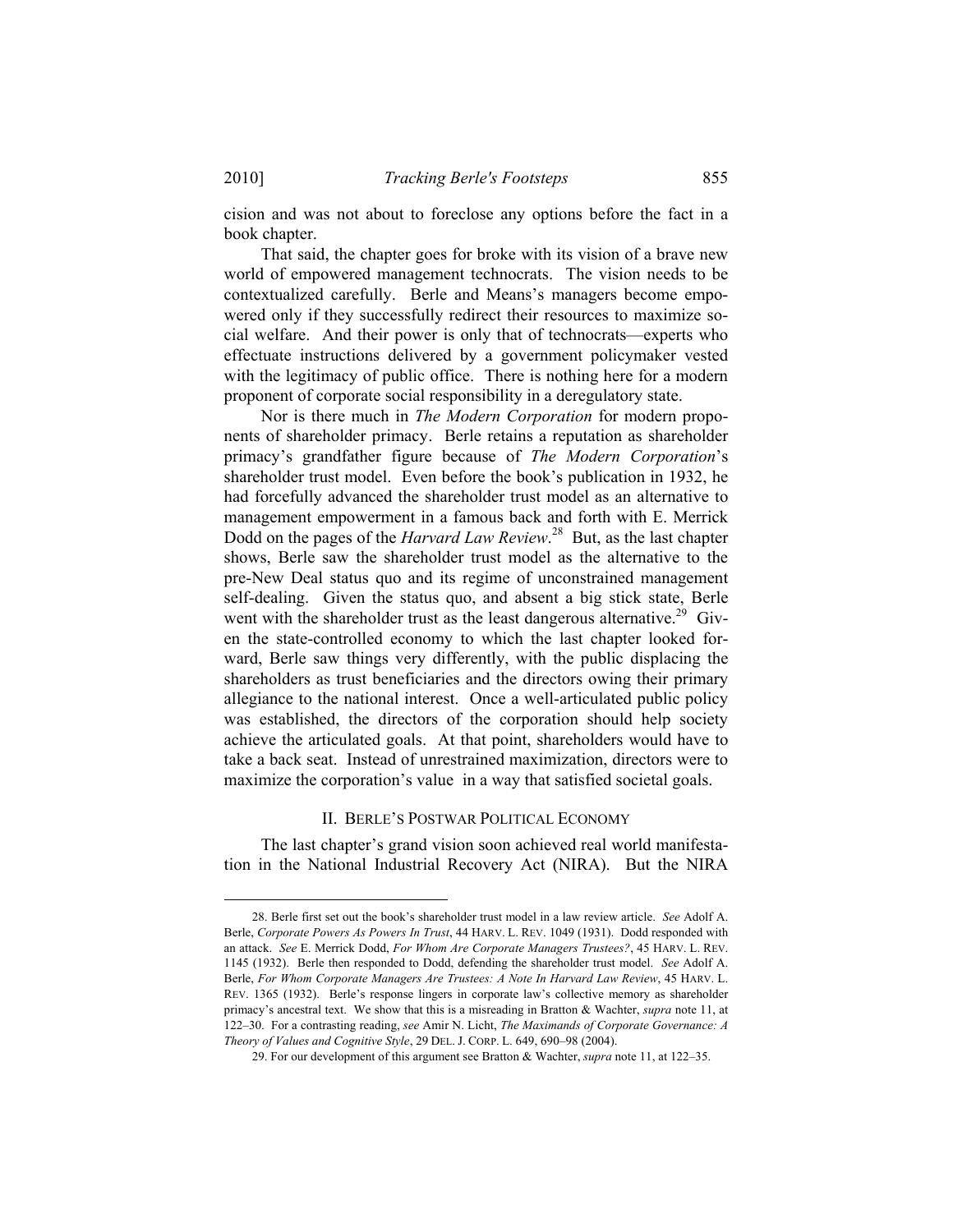quickly fell apart. It looked to cooperative alliances that never coalesced and, absent cooperation, its economic plan foundered due to internal contradictions. Berle's grand vision disappeared along with it.

Berle accepted the result. $30$  He viewed the NIRA as an experiment, years later observing that intervention on such a scale occurred in this country only in the event of an emergency.<sup>31</sup> Even so, he never abandoned corporatism's underlying economic and political assumptions. Nor would he stray from the last chapter's four general points: (1) demands for corporate social responsibility are inevitable; (2) the demands must be stated clearly and forcefully by the public to the state; (3) the state must then articulate the regulatory response; and (4) the specific content of the demands will vary to suit particular political and social contexts.

Berle went on to show how the four points manifested themselves in America's postwar political context. He described a strong regulatory state that could articulate the social welfare function, guiding and pushing the markets to the socially preferred result. This presupposed the cooperative engagement of interested parties. Berle described a benign equipoise amongst strong organizations; one equipoise constrained by a wider public consensus that empowered the government.

Corporate managers emerged in this framework as quasi-public servants, roughly approximating the last chapter's neutral technocrats. Whether they liked it or not, corporate managers were accountable to the regulatory state, on the one hand, and to the public consensus on the other. Failure to satisfy the public meant new regulation; avoidance of new regulation meant satisfying the public. It followed that public duties were unavoidable as a practical matter. Shareholders, in contrast, remained what they were in the last chapter—passive investors with no productive role to play in the political economy. As we will see, these characterizations were context specific.

Section A sets out Berle's description of the post-New Deal political economic status quo. Section B goes on to Berle's picture of capitalist economy and the state's planning role. Section C takes up Berle's description of a political equilibrium grounded in public consensus. Section D turns to managers and shareholders.

 <sup>30.</sup> He outlined a number of dysfunctional aspects of the regime's operation in a report he prepared in July 1934. ADOLF A. BERLE, JR., NAVIGATING THE RAPIDS, 1918–1971; FROM THE PAPERS OF ADOLF A. BERLE 99-101 (Beatrice Bishop Berle & Travis Beal Jacobs, eds. 1973) [hereinafter BERLE, RAPIDS].

<sup>31</sup>*. See* ADOLF A. BERLE, JR., THE 20TH CENTURY CAPITALIST REVOLUTION (1954) [hereinafter BERLE, 20TH CENTURY].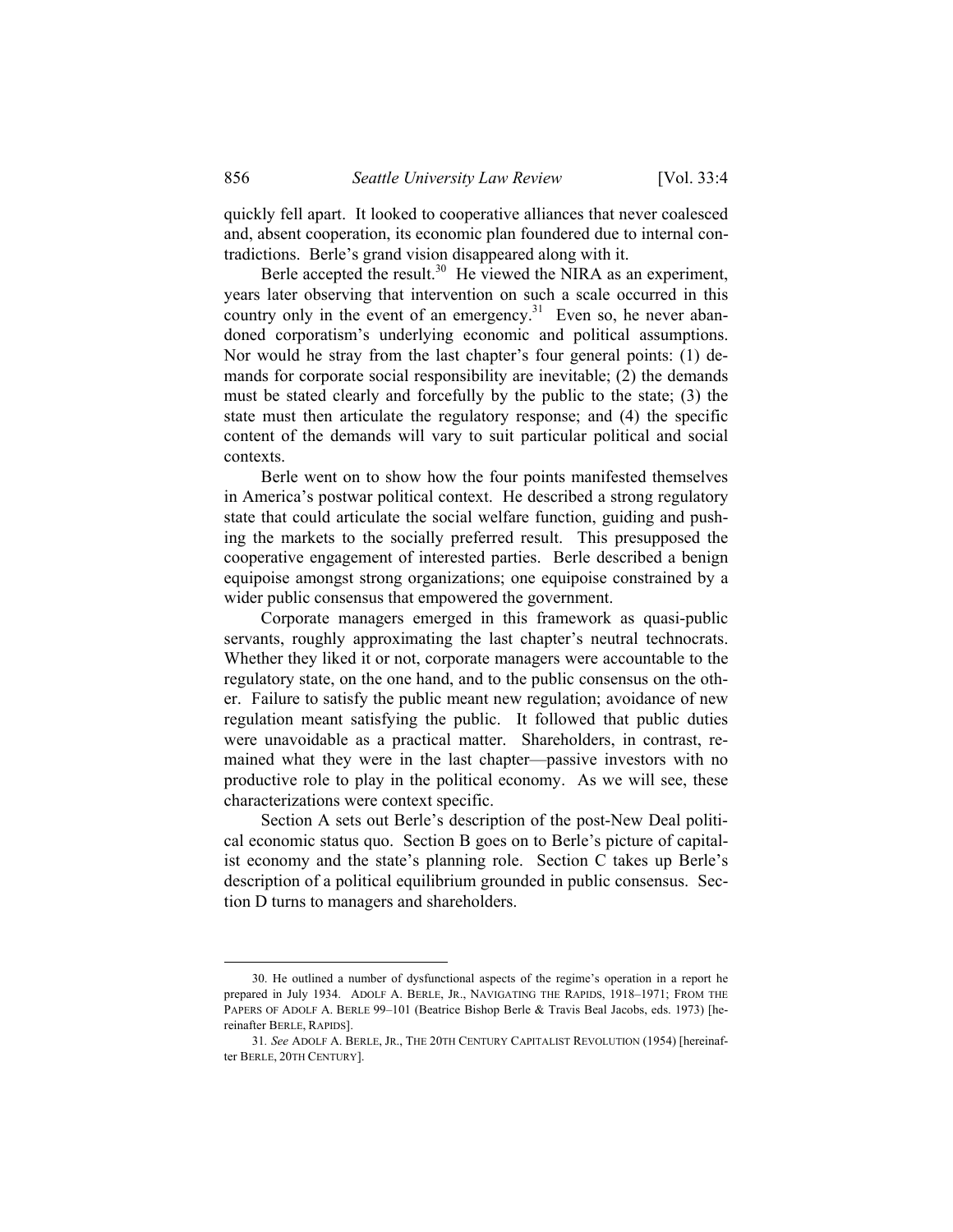#### *A. The American Economic Republic*

For postwar Berle, the events of 1933 had constitutional significance. Before 1933, the economy and the polity were separated, with the economy left to go its automatic way; but, to Berle, the "open market" could not prevent destructive business cycles—"[i]t was not designed to . . . .  $\frac{1}{32}$  Catastrophe had resulted, leading to a fundamental shift during the Hundred Days:

The 1929 crash, the slow recovery of 1930, and the ensuing spiral descent into an abyss of unemployment, bank failures, and commercial paralysis was not corrected by market processes. The contemporary business captains, working desperately (as they did) to meet the situation, failed completely. Following established precepts of the American political process, the public . . . increasingly asked that the political state propose a program and act. Necessarily, this meant considerable reorganization of private business. . . . Out of the crisis was born the American economic republic as we know it today.<sup>33</sup>

Although the NIRA had failed, the state and the economy nonetheless emerged in the "American economic republic" as interdependent, with the state taking ultimate responsibility for economic results and exercising the higher level of power. $34$  The old economic order, with its private property regime, persisted<sup>35</sup> and, incentivized by the profit motive, took care of the production.<sup>36</sup> The state had intervened only to stabilize the capitalist system.<sup>37</sup> More extensive intervention in the form of full blown corporatism complete with state economic institutions had been avoided, but only because sophisticated private actors had learned to play by the new rules. They had seen that the state's regulatory power took precedence over their own economic power. The private actors accordingly restrained exercise of their own power for the sake of its preservation.<sup>38</sup> This restraint permitted the state to reserve exercise of its full regulatory power as a deterrent, rarely resorting to direct insistence on positive action.

 <sup>32.</sup> ADOLF A. BERLE, THE AMERICAN ECONOMIC REPUBLIC 82 (1963) [hereinafter BERLE, REPUBLIC].

<sup>33</sup>*. Id*. at 91.

<sup>34</sup>*. Id*. at 95.

<sup>35</sup>*. Id*. at 99.

 <sup>36.</sup> ADOLF A. BERLE, JR., POWER WITHOUT PROPERTY: A NEW DEVELOPMENT IN AMERICAN POLITICAL ECONOMY 94 (1959) [hereinafter BERLE, POWER WITHOUT PROPERTY].

 <sup>37.</sup> BERLE, REPUBLIC, *supra* note 32, at 99. Keynes, said Berle, had shown that the state could "stabilize, stimulate and direct" the economy without assuming dictatorial powers and without abolishing private property. *Id*. at 5.

<sup>38</sup>*. Id*. at 169.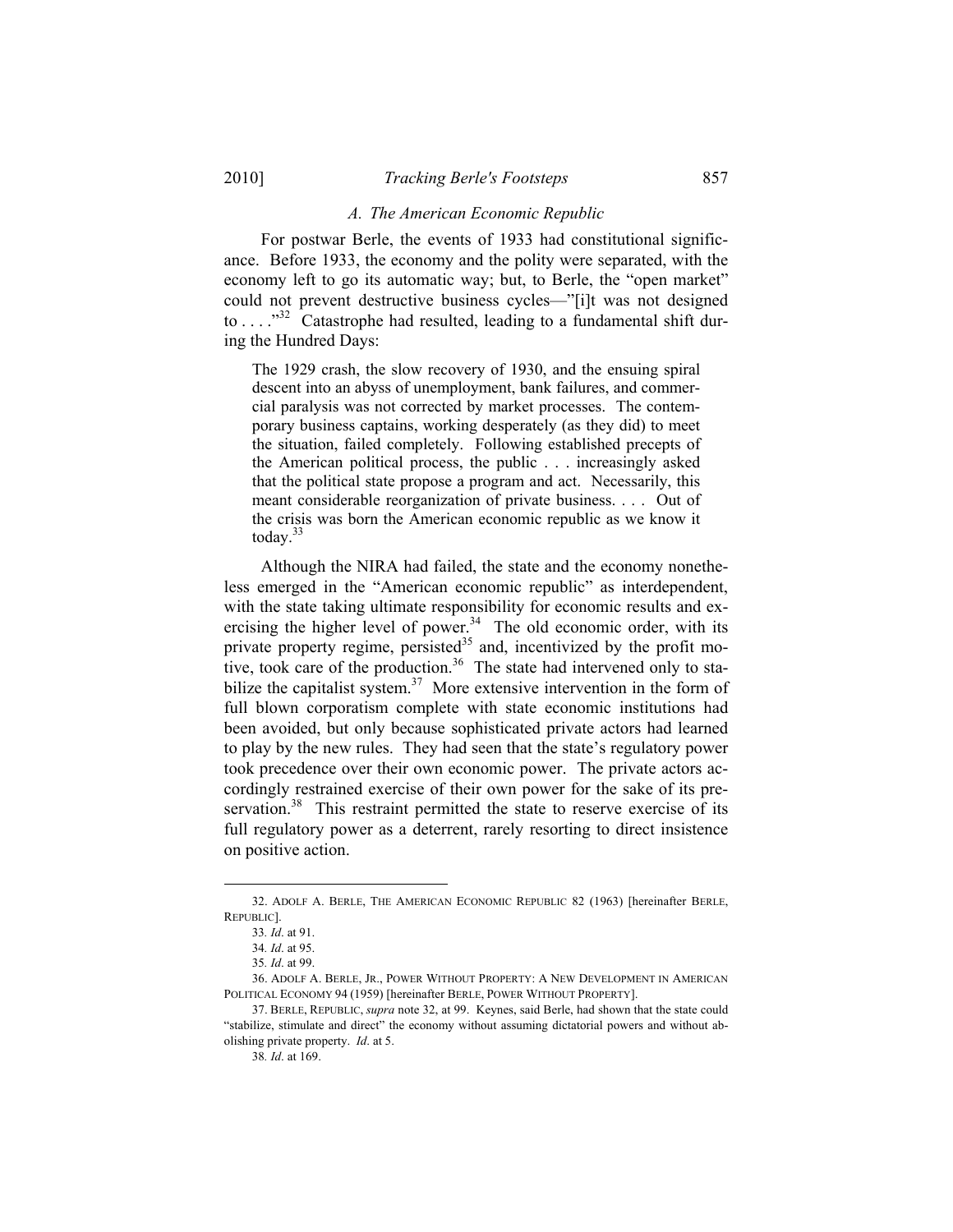#### *B. Economic Planning*

For Berle, the economic conditions that brought about the Depression were intrinsic to capitalism. The industrial production machine, he asserted, could bring forth limitless goods, a capacity that had been achieved for the first time in human history in the mid-1920s. $39$  But, there was a persistent problem—overcapacity gave management the discretion to set the level of production wherever it wanted; at the same time, labor tended toward oversupply. This problem led to an unpalatable either/or: either too many goods were produced or unemployment was too high.<sup>40</sup> The solution to this problem lay in a planned equation of supply to demand that would hopefully generate greater economic stabil $itv.<sup>41</sup>$ 

Satisfying the preference for economic stability called for economic regulation. Although the NIRA was gone, industry-specific regulatory mechanisms, for the most part dating from the New Deal, remained in place over banking, ground and air transport, public utilities, broadcasting, petroleum, and shipping.<sup>42</sup> These mechanisms controlled entry, exit, and prices, operating as miniature, industry-specific NIRAs with the twin aims of preventing excessive competition and promoting constituent cooperation.43

In other industries, Berle looked in part to oligopoly to perform the planning function. Rather than being a cause of instability, the concentration of economic power, could be harnessed to dampen it, and increasing concentration (and oligopoly conditions) remained the way of the future.44 The balancing of supply and demand at fair prices by actors in concentrated industries required government oversight.<sup>45</sup> Whenever

 <sup>39.</sup> ADOLF A. BERLE, POWER 176 (1969). Berle expressed no concerns about incentives to innovate within big firms—there was no way to tell whether development worked better inside or outside; the important thing was that the capital was there inside. *Id*. at 209–14.

 <sup>40.</sup> BERLE, REPUBLIC, *supra* note 32, at 78–79. Berle observed that, absent regulation, conditions in 1962 resembled those of 1930, heralding another depression. *Id*. at 217.

 <sup>41.</sup> BERLE, 20TH CENTURY, *supra* note 31, at 11–12.

<sup>42</sup>*. Id.* at 49.

 <sup>43.</sup> Wachter, *supra* note 21, at 607–10.

 <sup>44.</sup> He regularly brought to date *The Modern Corporation*'s figures on industrial concentration. Unfortunately for Berle's track record as a prognosticator, things had not worked out quite as predicted. The book had projected that the largest 200 firms would account for 70% of production. By 1962, however, they supplied only 40%. BERLE, REPUBLIC, *supra* note 32, at 149. For earlier updates, see BERLE, 20TH CENTURY, *supra* note 31, at 27; BERLE, POWER WITHOUT PROPERTY, *supra* note 36, at 18. Berle sidestepped accordingly, lowering the bar and stressing that in 1962 the largest 400 to 500 firms did account for 60% to 70% of production. BERLE, REPUBLIC, *supra* note 32, at 149.

 <sup>45.</sup> BERLE, 20TH CENTURY, *supra* note 31, at 47–48. *See also* BERLE, REPUBLIC, *supra* note 32, at 102–03. New industries would come into the system when they grew large enough to have an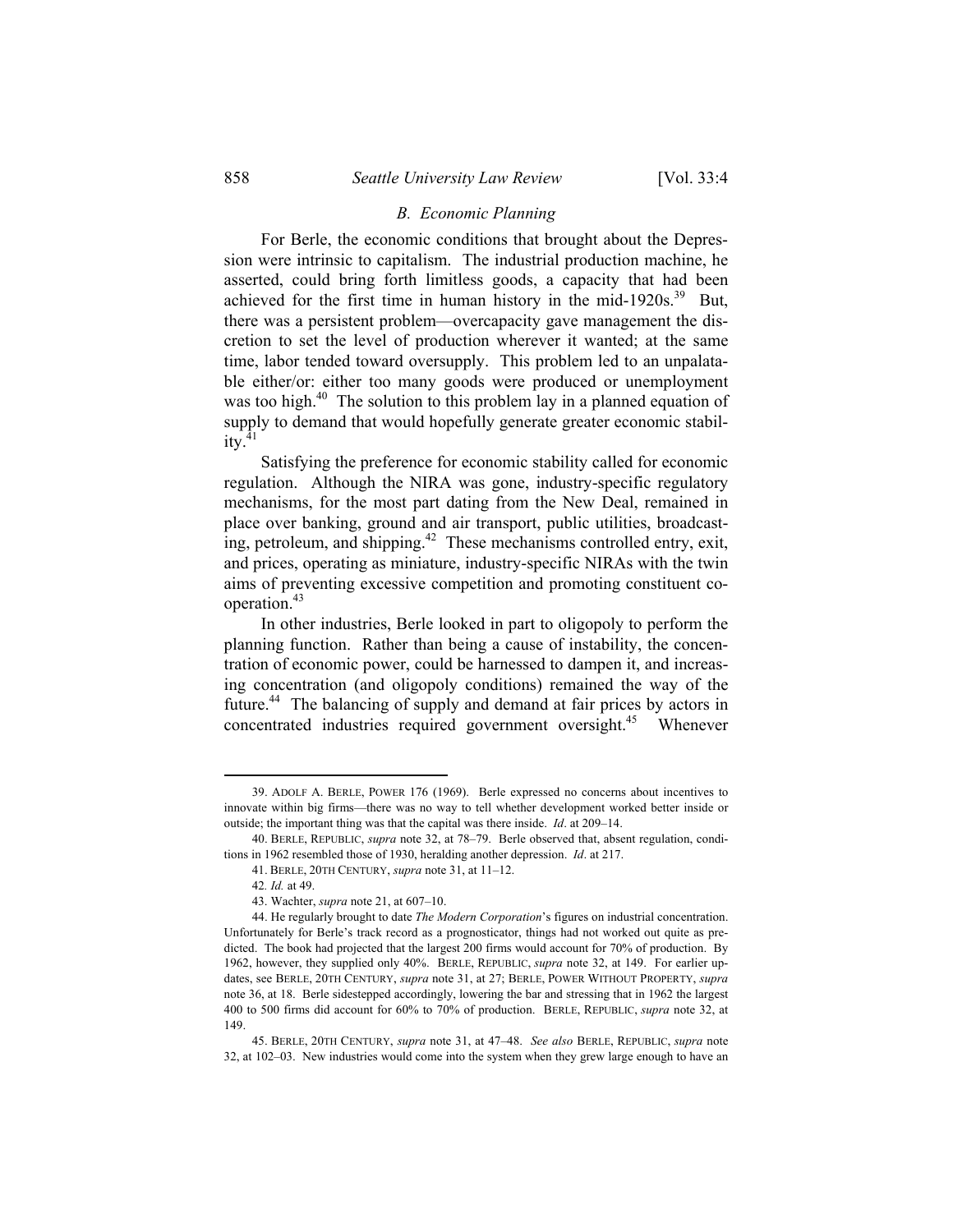pricing power was abused or the public came to deem its exercise unacceptable in a given segment—or, alternatively, competition broke out with destructive effects $46$ —regulation or informal intervention could be expected, with informal means being preferred.<sup>47</sup>

Berle addressed his critique of the capitalist system to the perfectly competitive state envisioned by classical economics. He never integrated into his thinking the neoclassical theory that emerged after World War II, which in its first iteration envisioned a stable environment with oligopolistic markets, and later envisioned a stable environment with contestable markets. Berle thus failed to appreciate the private system's inherent equilibrating capability. Having lived through the Great Depression, which only ended with the military buildup prior to the United States' entry into World War II, his pessimism is understandable.

#### *C. Political Processes and Controls*

Berle built his political economy around two points. We have just seen the first: state economic management could not be avoided. We turn now to the second: the state manager would approximate the ideal of a benign maximizer.

There was, said Berle, no problem of a Leviathan state, at least in the American context. Government actors assumed new economic planning functions only reluctantly, because of the political costs of failed policy and the lack of upside benefits.48 Intervention thus presupposed private sector failure or abuse, and informal intervention was preferred to formal regulation.49 If anything in American politics worried him, it was persistent, anti-statist objections to government intervention, which in his view failed to recognize the danger posed when private actors wielded concerted economic power.<sup>50</sup>

For Berle, then, the American political state had learned to take a pragmatic and flexible approach to economic management, hewing to the premise of a free society and eschewing grand theories.<sup>51</sup> Berle little

impact on public welfare. At that point, stabilization plans would have to be worked out, with the unions cooperating. *Id.* at 159–60.

<sup>46</sup>*. Id.* at 160.

<sup>47</sup>*. Id*. at 41, 103. *See also* BERLE, POWER, *supra* note 39, at 201 (noting price policing by Presidents Kennedy and Johnson). Here Berle was open to a more explicit corporatist reform, advocating a postwar proposal made by Means for a government board that would monitor the "economic performance" (as opposed to the profitability) of all large firms and intervene as needed. BERLE, REPUBLIC, *supra* note 32, at 161.

 <sup>48.</sup> BERLE, REPUBLIC, *supra* note 32, at 67.

<sup>49</sup>*. Id.* at 41.

<sup>50</sup>*. See* BERLE, POWER WITHOUT PROPERTY, *supra* note 36, at 124–25.

 <sup>51.</sup> BERLE, REPUBLIC, *supra* note 32, at 15.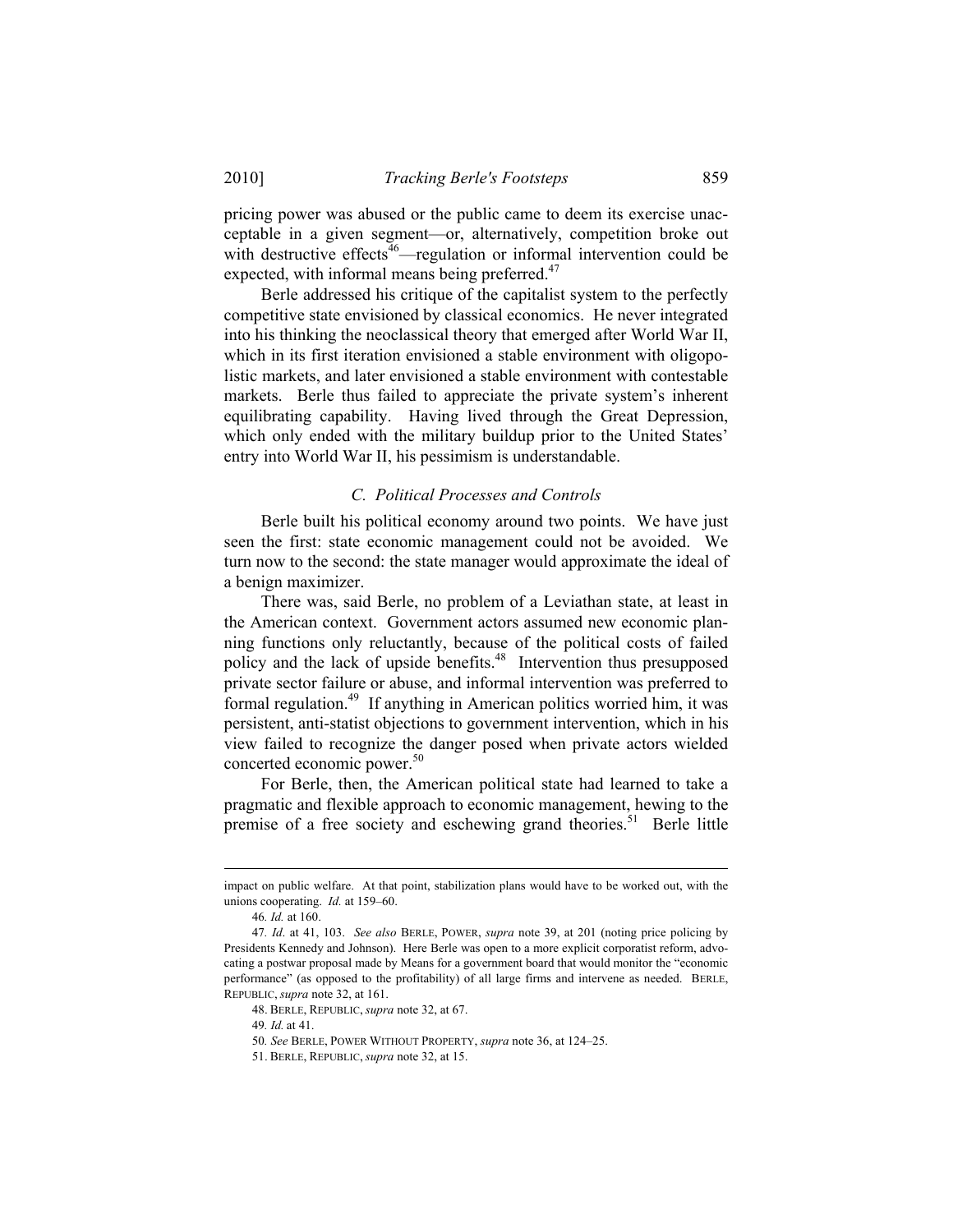concerned himself with political process.<sup>52</sup> European theories of corporatist organization do not register in his postwar writing—there are no elaborate structures of groups and lines of political input. Nor does postwar American pluralism fully register. Interest group pluralism made Berle suspicious because it assumed good results from competition in pursuit of self-interested goals and failure to cooperate. $53$ 

Berle did, however, acknowledge that interest group competition could have the beneficial effect of preventing acquisition of excessive power in any one interest.<sup>54</sup> It is at this level that Berle identified a pluralism he could embrace, a pluralism consistent with his preference for cooperation: the multiplicity of empowered institutions—states, firms, and labor unions—had emerged in interdependent "equipoise," an equilibrium relationship in which no single institution had been permitted to assume more than a handful of functions.<sup>55</sup> Berle thought the balance worked well.

It followed that political process did matter in Berle's theorizing, but only at a very general level. The "clear social demands"<sup>56</sup> hypothesized in the last chapter now manifested themselves in the apparatus of public consensus. The public consensus in turn legitimized the exercise of power.<sup>57</sup> Empowered actors, whether private or public, were expected to voluntarily observe the standards stated in the consensus.<sup>58</sup> The consensus in turn reflected prevailing customs respecting fair and equitable outcomes.<sup>59</sup>

While Berle can be called a political economist, he was not a political theorist. His postwar writings take the political economic landscape of the Eisenhower and Kennedy eras and describe it at a high level of generality. While he projected this picture forward in time, time would prove the projection inaccurate. Nor would political theory remain sup-

 <sup>52.</sup> Berle did have a theory of "political forces." ADOLF A. BERLE, JR., NATURAL SELECTION OF POLITICAL FORCES 17 (rev. ed. 1968) (1950). This abstracted from Western history to offer a vision of natural selection of different political regimes. *Id*. at 17–18. "Good" regimes built on coherent ideologies and directed to taking people to "safety and survival" had superior evolutionary fitness. *Id.* at 86. What a political theorist today might call "process," Berle called "apparatus," attaching an open-ended definition: "the entire range of method, from persuasion and emotion to force, . . . by which groups are held together." *Id*. at 24. The better the political force, the more would its apparatus sustain it effectively over time. *Id*. at 24–25.

 <sup>53.</sup> Berle denounced planning directed towards the defense of special interests as irresponsible. BERLE, REPUBLIC, *supra* note 32, at 127.

 <sup>54.</sup> BERLE, POWER WITHOUT PROPERTY, *supra* note 36, at 92.

<sup>55</sup>*. Id.* at 88.

<sup>56</sup>*. Id*. at 127.

 <sup>57.</sup> In Berle's view, the American public's value system—"vast, silent, nonestablished but still regnant"—was the polity's essential organizing force. BERLE, POWER, *supra* note 39, at 294.

 <sup>58.</sup> BERLE, REPUBLIC, *supra* note 32, at 41.

<sup>59</sup>*. Id*. at 42–43.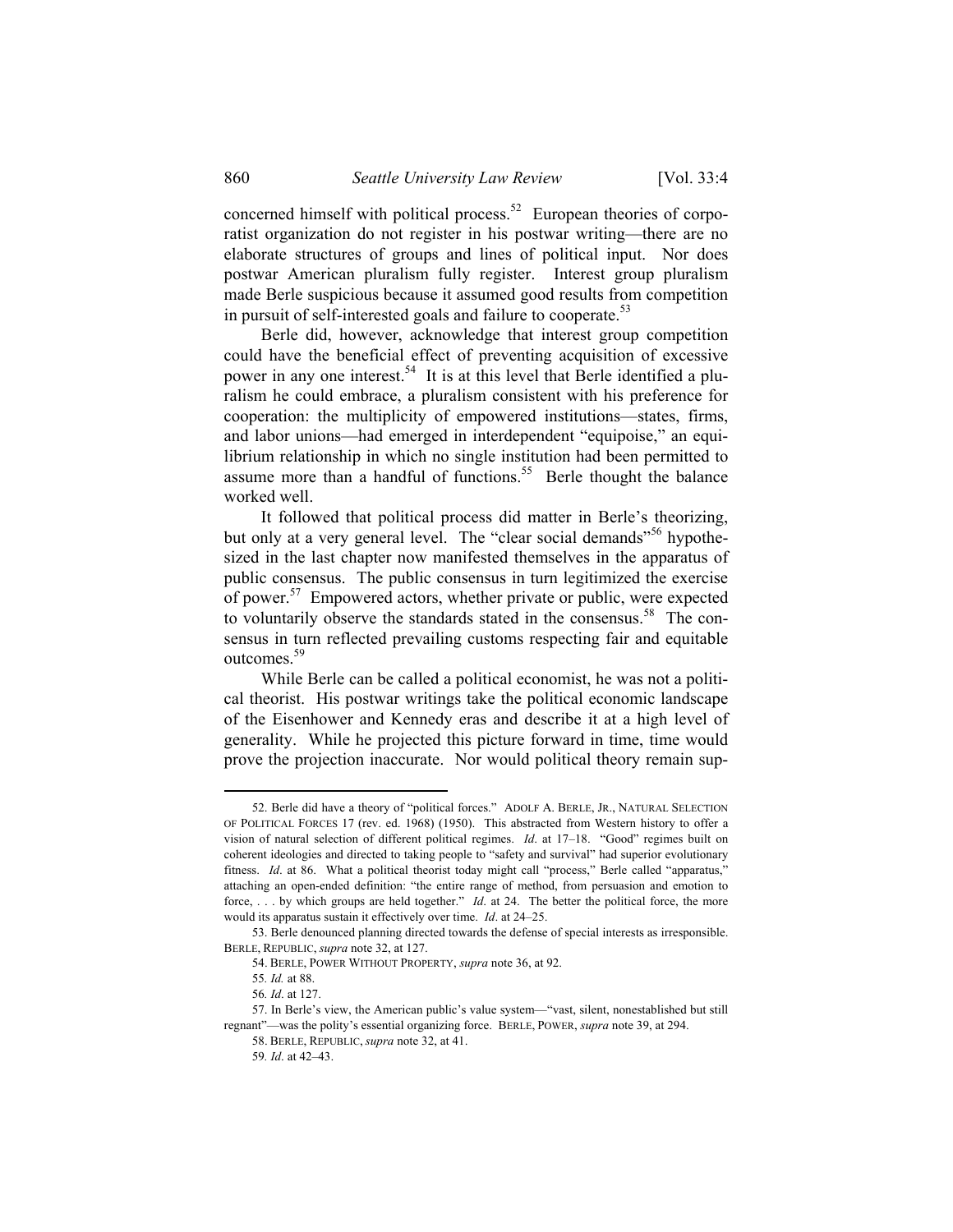portive. Later political theories describe frictions that prevent the formulation of the stable political consensus on which he grounded his political economy. Absent a stable consensus, there is no source of instructions for managers to follow in their quasi public capacity or, in the last chapter's terms, no "clear articulation."

#### *D. Corporate Power*

Recall that the last chapter envisions managers as "purely neutral" technocrats who make allocative decisions "on the basis of public policy rather than private cupidity"<sup>60</sup> and dismisses the shareholders from its political economic picture owing to their inactivity and irresponsibility. Postwar-Berle backed away from the neutral technocracy, but as the discussion that follows will show, public duties retained a central place in his description of corporate managers. Meanwhile, his description of shareholders underwent expansion but did not change in substance.

#### 1. The Political Position of Management

*The Modern Corporation* was written before 1933 and, in that context, Berle had seen collectivized corporate power as a problem. The shift from an atomized economy in which no individual could direct the actions of another meant something entirely different in the American economic republic. Managers, of course, remained where they had been in *The Modern Corporation*—atop self-perpetuating corporate oligarchies with close to absolute power,  $61$  at least as compared to other interest holders in the firm. Now, however, the power stemming from the concentration of productive functions in the hands of a few provided the means to realize a planned economy.<sup>62</sup>

Ironically, reliance on a planned economy improved management's position. At the time of *The Modern Corporation*, Berle thought that corporate power implied legitimacy problems for managers. Now, in contrast, managers legitimized themselves in the de facto corporatist framework Berle called the equipoise of strong organizations. Within the equipoise, corporate power was constrained by the need to profit,  $63$ by the residuum of competition within oligopolies, by the labor unions and, given misuse of power or a crisis, by the state.<sup>64</sup> Public opinion the consensus—influenced all of these, operating slowly but, in the long

 <sup>60.</sup> BERLE & MEANS, *supra* note 1, at 312–13.

 <sup>61.</sup> BERLE, 20TH CENTURY, *supra* note 31, at 180.

<sup>62</sup>*. Id*. at 32, 34–35.

 <sup>63.</sup> BERLE, POWER WITHOUT PROPERTY, *supra* note 36, at 90.

<sup>64</sup>*. Id*. at 89–92; BERLE, 20TH CENTURY, *supra* note 31, at 53–59.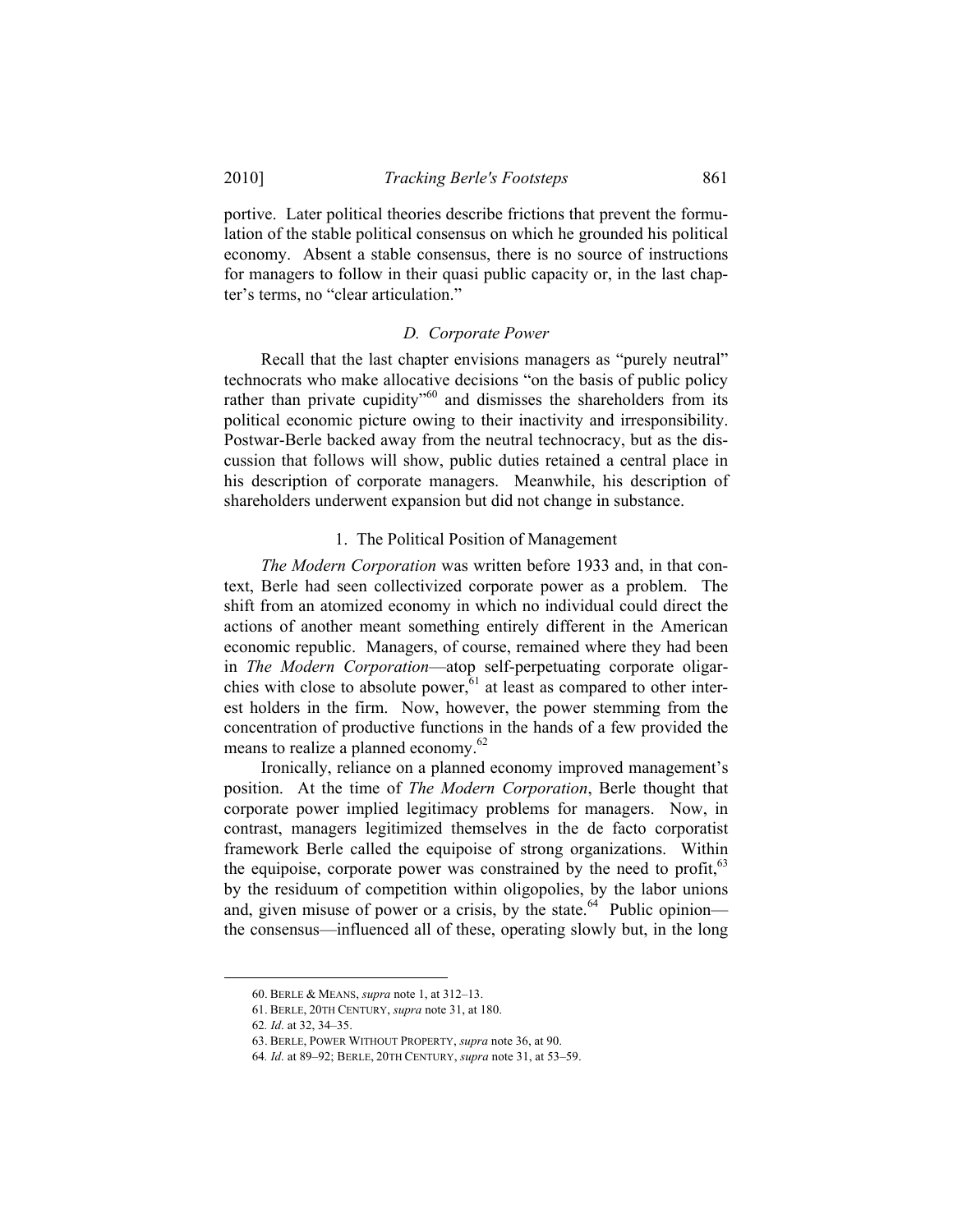run, determinatively.<sup>65</sup> It also bore on managers directly; for managers, as for politicians, violation of community values implied a loss of prestige. The corporation thus did have a conscience, one imposed by the community outside.<sup>66</sup>

The corporate manager emerged as a "non-Statist civil servant,"<sup>67</sup> a non-state actor nonetheless subject to the consent of the governed.<sup>68</sup> Problems could result—a manager could be caught by surprise between the emergent public consensus and the responsive state, grappling in the unfamiliar territory of political accountability.<sup>69</sup> If corporations had the power to address a matter and the public demand registered, failure to take responsibility meant a forfeiture of power to the state.<sup>70</sup> The best defense was a satisfied American public and, happily, the U.S. public imposed no unreasonable demands (unlike that in other countries).

#### 2. The Role of Shareholders

Berle never abandoned his trust model of corporate law. Even so, corporate law, which lay at the center of *The Modern Corporation*, dropped to secondary status in Berle's postwar political economy. It was simply not a very important mode of regulation in the big stick regulatory state. Management, already constrained by federal regulations, only needed to be constrained on the margin by the state corporate law apparatus.71 Indeed, Berle approved of postwar extensions of the protection of the business judgment rule.<sup>72</sup>

Berle left the shareholders in the marginal position to which the last chapter had consigned them, expanding on the point by reference to developments in the capital markets. For Adam Smith, the capital markets had the means to penalize inefficient managers and retain the final say respecting new deployments of capital. Now, the capital function had passed to the investing firm itself. Berle pointed out in 1954 that during the preceding six years, 64% of invested capital had been financed by

 <sup>65</sup>*. Id*. at 53–57.

 <sup>66.</sup> BERLE, POWER WITHOUT PROPERTY, *supra* note 36, at 90–91.

<sup>67</sup>*. Id*. at 8.

 <sup>68.</sup> BERLE, 20TH CENTURY, *supra* note 31, at 59–60.

 <sup>69.</sup> BERLE, POWER WITHOUT PROPERTY, *supra* note 36, at 8.

 <sup>70.</sup> BERLE, 20TH CENTURY, *supra* note 31, at 172–73.

 <sup>71.</sup> So far as labor was concerned, Berle strongly supported the institution of collective bargaining, but viewed unions that took advantage of a strategic position to extort special benefits by wielding the strike weapon as little better than gangsters. Here too, state intervention was necessary, but only as the occasion arose. BERLE, REPUBLIC, *supra* note 32, at 167–78.

<sup>72</sup>*. See* BERLE, 20TH CENTURY, *supra* note 31, at 179–80.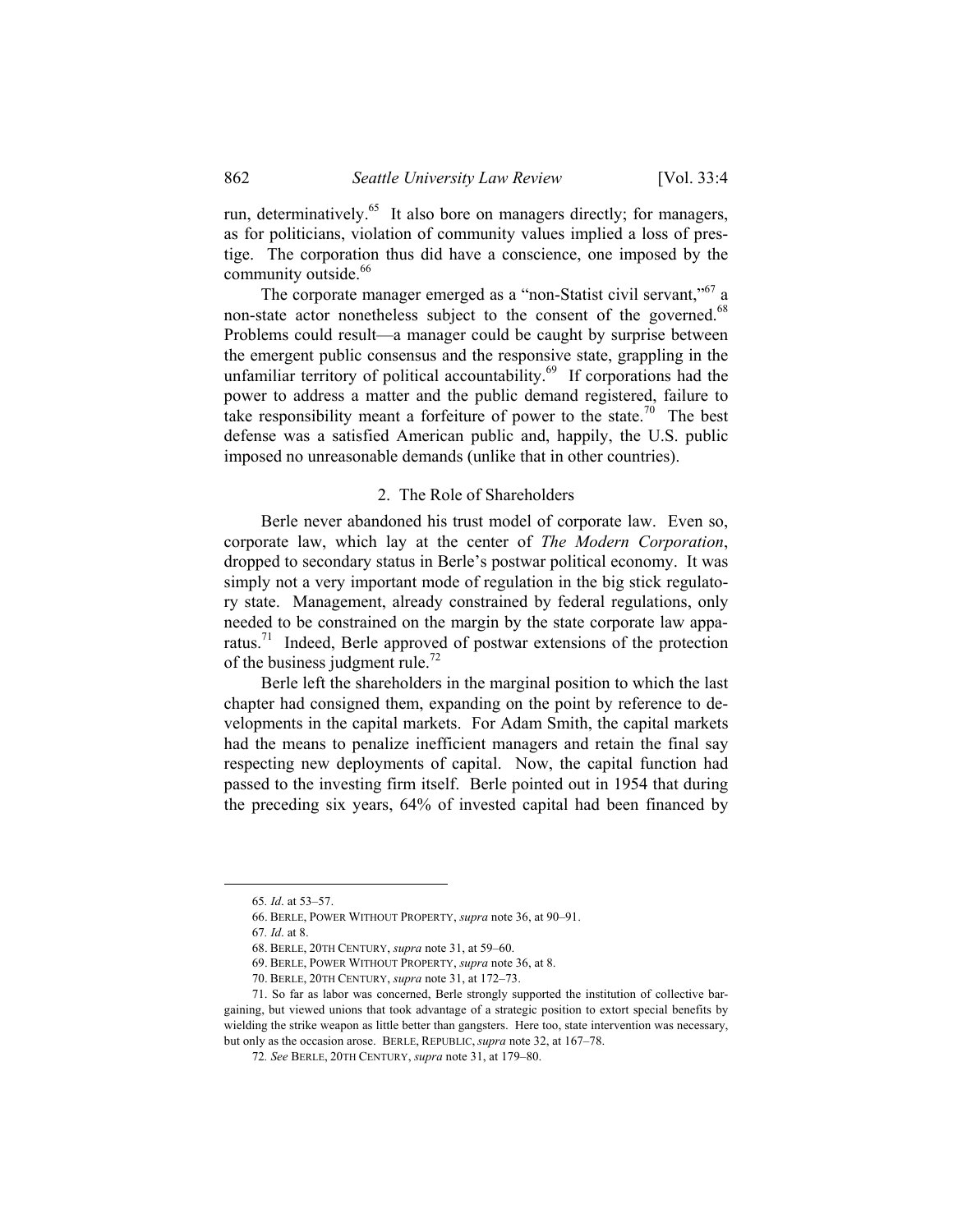retained earnings and only  $6\%$  from new equity.<sup>73</sup> It followed that the stock exchanges no longer served primarily as places of investment and capital allocation, traditional functions only implicated in the rare instance of a new issue of common stock.<sup>74</sup>

The shareholders, earlier thrown up against Dodd as a countervailing interest, dropped out of the governance picture. Federal bureaucrats now did the law enforcement. The annual election of directors played a minimal legitimating role in the wider political framework—a ritualized community process pursuant to a hoary legal template.<sup>75</sup> Proxy fights, a recent development in the 1950s, did not imply renewed empowerment for equity capital. Although always a possibility, interventions by proxy contestants would be rare and would tend to involve smaller firms.<sup>76</sup> With bigger firms, the vote was getting ever more dispersed, further diminishing its importance and embedding passivity.<sup>77</sup>

All of this caused Berle to pose fundamental questions:

Why have stockholders? What contribution do they make, entitling them to heirship of half the profits of the industrial system . . . ? Stockholders toil not, neither do they spin, to earn that reward. They are beneficiaries by position only. Justification for their inheritance must be sought outside classic economic reasoning.<sup>78</sup>

Passive property holders who wielded no power still might be socially justified for their distributive role in the polity. The shareholders used their wealth to provide for their families, pay their taxes, and support charitable institutions.79 But there was a catch: *full* justification for the shareholder interest would follow only when shareholder wealth became so widely distributed as to benefit every American family.<sup>80</sup>

 <sup>73</sup>*. Id.* at 37–39 (acknowledging exceptions for utilities and new industries). *See also* BERLE, POWER WITHOUT PROPERTY, *supra* note 36, at 45 (noting that 10% or 15% of new capital came from pension funds and insurance companies and 20% from bank borrowing).

 <sup>74.</sup> Adolf Berle, *Property, Production and Revolution: A Preface to the Revised Edition* of ADOLF A. BERLE, JR. & GARDINER C. MEANS, THE MODERN CORPORATION AND PRIVATE PROPERTY, at xxvi-ii (Harcourt, Brace & World, rev. ed. 1968) (1932) [hereinafter Berle, *1968 Introduction*]. It followed that "productive property" needed to be subdivided into two classes. First came the layer controlled by the managers. Although managers served as the passive owners' "representatives," *id.* at xi, it was subjection to outside political processes that made their decisions legitimate. Liquid capital made up the other layer, a layer passive so far as concerned ownership of the production function but actively managed to earn returns through interest, dividends, or other return of profits. *Id.* Here too regulation had followed—the federal securities laws protected liquidity and the integrity of the market price. *Id*. at xxi.

 <sup>75.</sup> BERLE, POWER WITHOUT PROPERTY, *supra* note 36, at 104–05.

<sup>76</sup>*. Id.* at 63. *See also* BERLE, POWER, *supra* note 39, at 260.

 <sup>77.</sup> Berle, *1968 Introduction*, *supra* note 74, at xix.

<sup>78</sup>*. Id*. at xxiii.

<sup>79</sup>*. Id.*

<sup>80</sup>*. Id*.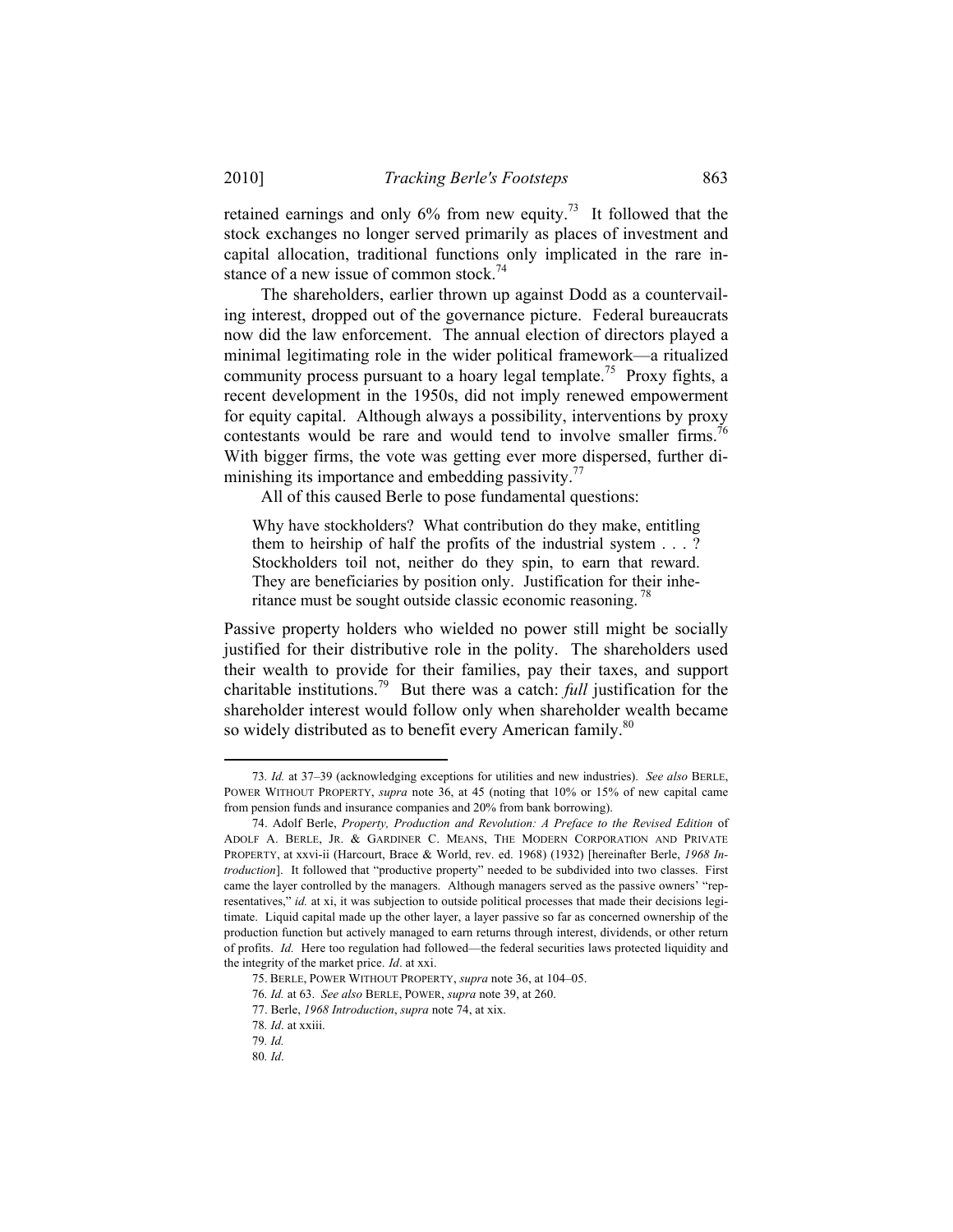Berle entered a caveat to this description. He noticed that more and more stock had been accumulating in pension funds, insurance company vaults, and mutual funds. These institutions constituted a new nucleus of power, a small oligarchy that potentially could exercise power over management as it accumulated and deployed risk capital. $81$  All the shareholding institutions needed to do was combine and use the proxy process, ignoring management's slates and substituting their own.<sup>82</sup> But they were not yet exercising this power, instead following the Wall Street rule and opting for exit over voice. For the moment, then, public opinion remained the more effective check on managers than shareholder opinion.83 The picture could change if the institutions woke up and exerted power over management tenure, ending management's self-perpetuating oligarchy.

If Berle did not predict the emergence of activist institutional shareholding, he at least identified it as a possibility and so was a step ahead of his time. But when such institutions finally did appear, they had the effect of, in part, unwinding Berle's separation of ownership and control and the problems it creates.

That said, it is likely that Berle would modify his framework only slightly to accommodate today's institutional investors. He would simply say that one set of oligarchs—the managers—was being replaced by another institutional oligarchy—money managers—and that the problem of public accountability remained unaddressed. Here again we see that shareholder primacy was not Berle's loadstone. His goal remained the insertion of the public interest into the corporate calculus.

#### *E. Summary*

Late Berle expanded the themes of the last chapter into a general political economy, picking up where *The Modern Corporation* had left off. Although sensitive to context and new developments, Berle filtered them through a static framework set by the politics and economics of the New Deal. He interrogated, but dismissed, new thinking in market economics, never contemplating that private markets can make institutional adjustments to resolve their own problems. To Berle, the political equilibrium that favored state planning would endure because markets always failed, and that was that.

Corporate legal theory today is about "governance," a phenomenon in which postwar Berle displayed little interest. For him, the central

 <sup>81.</sup> BERLE, POWER WITHOUT PROPERTY, *supra* note 36, at 49–51, 53.

<sup>82</sup>*. Id*. at 53, 55–56.

<sup>83</sup>*. Id*. at 53, 55.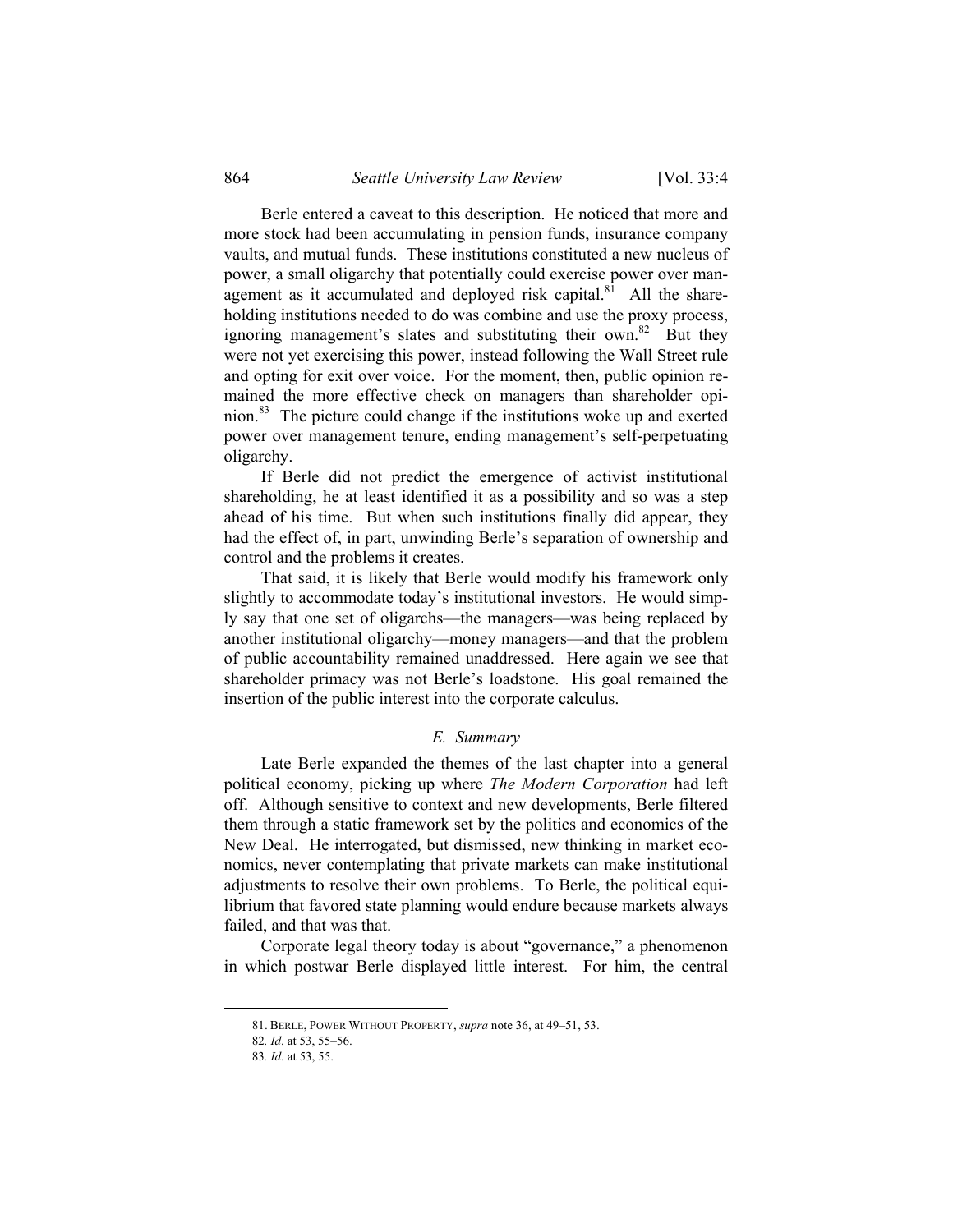problem was not insuring that managers acted on behalf of shareholders; instead, the central problem was to get managers to act in the shareholders' interest with the binding constraint that managerial decision making had to take into account the dictates of public policy. If that were accomplished, shareholders would have no public policy role to play. Their interest will become a part of the policy discussion only to the extent that shareholdings become sufficiently dispersed as to merge the shareholder and public interest into one. This has never happened.

#### III. THE LAST CHAPTER AFTER BERLE

The last chapter tells us that demands for corporate social responsiveness are inevitable and that political and social particulars will vary with the context; and so they have in the years since Berle's death in 1971. The regulatory state on which Berle based his postwar theory of corporate power began its retreat soon thereafter, disrupting the benign equipoise he pictured. For example, Berle, writing in 1963, had approvingly cited President Kennedy's recent intervention between the steel companies and the United Steel Workers<sup>84</sup> as an example of the enduring corporatist state. No one knew it at the time, but that would be the last industrial labor dispute settled by the big stick state making threats to corporate actors who failed to comply.<sup>85</sup> The last adoption of an economy-wide corporatist policy came with the wage and price controls that the Nixon Administration imposed between 1971 and 1974.<sup>86</sup> Thereafter, the industry-specific regulatory framework of the New Deal was rolled back, piece by piece.<sup>87</sup>

The United States jettisoned the big stick state for a political economy that relied on competitive forces to produce the greatest wealth, not only for shareholders, but also for society in general. Were we to close our account at this point, the last chapter of *The Modern Corporation*  would be in partial, if not full, eclipse. As the new political economy emerged, Berle's vision of corporate participation in the achievement of national social objectives within a corporatist framework disintegrated. To Berle, the state, rather than the markets, would be the agent of change. He did not project a picture of management duties in a deregulated state.

The framework for identifying and addressing corporate problems changed as the regulatory state retreated. The problem of management power continued to hold the center stage, but was reframed as a matter of

 <sup>84.</sup> BERLE, REPUBLIC, *supra* note 32, at 168–69.

<sup>85</sup>*. See* Wachter, *supra* note 21, at 614–15.

<sup>86</sup>*. Id*. at 616.

<sup>87</sup>*. Id*. at 618–20.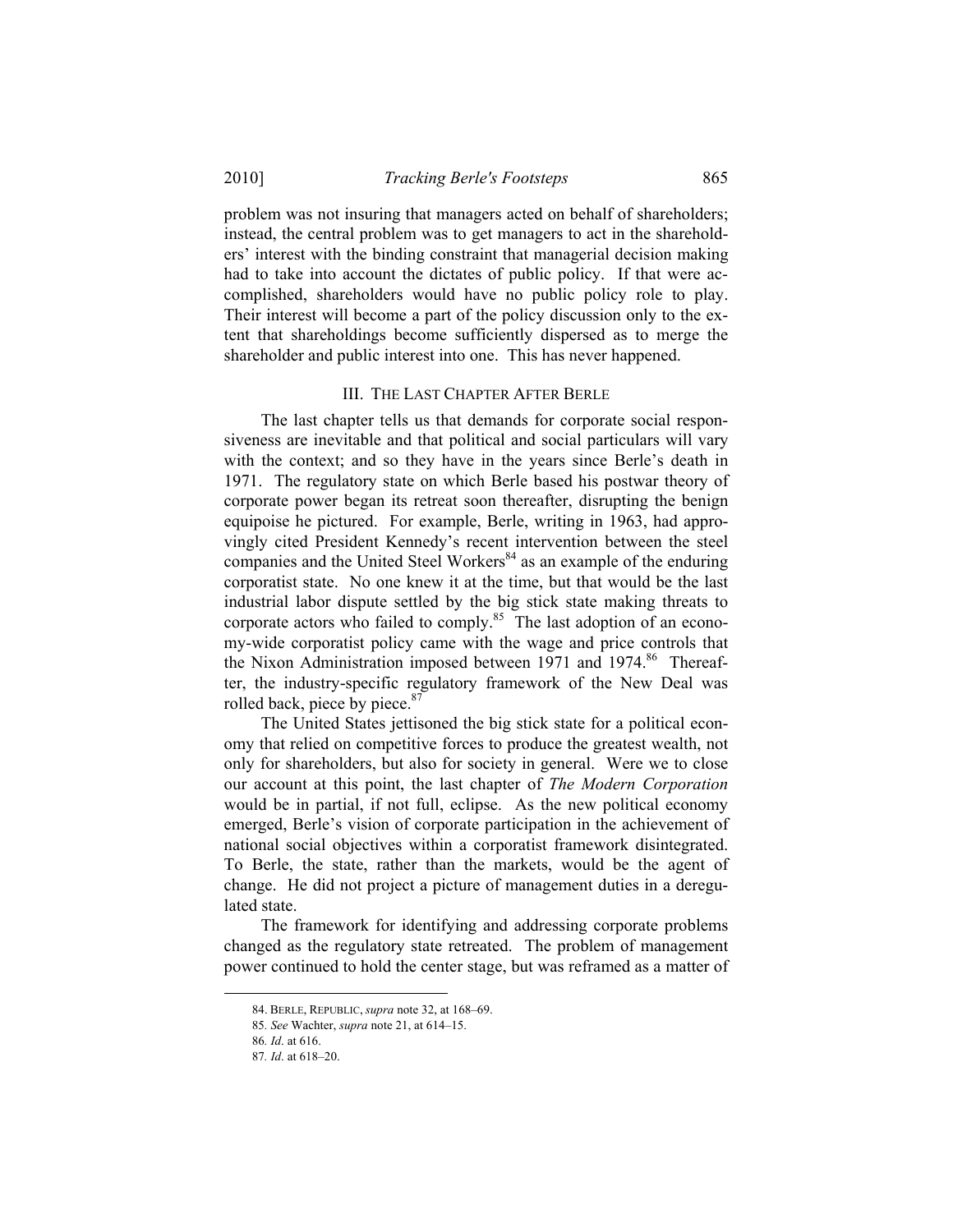incentive alignment. In addition, shareholder value maximization came to be seen as a proxy for optimal economic results, situating the shareholder interest at the economic margin.<sup>88</sup> Under this emerging view, management in the shareholder interest maximizes value, partly as a matter of correct incentive alignment,<sup>89</sup> and partly because the financial markets where shareholders set the price came to be viewed as better deployers of corporate assets than actors in management suites.<sup>90</sup>

The model, now seen in agency terms, included structural barriers that prevented the shareholder principals from controlling the manager agents. It followed that the structure of the board of directors needed revision to make the board an effective monitor of management performance.<sup>91</sup> There followed movement toward a more vital, independent board—a shift that occurred largely as a matter of private initiative.<sup>92</sup> The process apparatus, now termed "corporate governance," followed, channeling the operation of the independent board through an everexpanding list of best practices. Together, these constrain management power ever more. Thus the task of management power containment, which Berle assigned to the big stick state, has been privatized.

Comes the question: What role does the corporation play in society in a political economy built around competitive outcomes and private value maximization? One possible answer is that the corporation does not play a social role, its sole function being maximization of the value of the shareholder interest. But that answer only gives rise to another question: How does a society that grounds its political economy in competitive markets go about achieving social goals?

 <sup>88.</sup> Michael Jensen & William H. Meckling, *Theory of the Firm: Managerial Behavior, Agency Costs and Ownership Structure*, 3 J. FIN. ECON. 305 (1976), began a new line of microeconomic theory that succeeded where classical microeconomics stopped short, modeling the governance of large firms with separate ownership and control as incidents of contracting among rational economic actors.

<sup>89</sup>*. See, e*.*g.*, HENRY HANSMANN, THE OWNERSHIP OF ENTERPRISE 12–16 (1996) (describing the corporation as a "capital" or "shareholders cooperative"); OLIVER E. WILLIAMSON, ECONOMIC INSTITUTIONS OF CAPITALISM (1985) (emphasizing transaction costs); OLIVER E. WILLIAMSON, THE MECHANISMS OF GOVERNANCE 184 (1996) (arguing that shareholders have residual claimant status with respect to both earnings and asset liquidation); Oliver E. Williamson, *Corporate Governance*, 93 YALE L.J. 1197, 1210 (1984) (emphasizing shareholder vulnerability).

 <sup>90.</sup> Bengt Holmstrom & Steven N. Kaplan, *Corporate Governance and Merger Activity in the United States: Making Sense of the 1980s and 1990s*, 15 J. ECON. PERSP. 121, 122 (Spring 2001).

<sup>91</sup>*. See* MELVIN ARON EISENBERG, THE STRUCTURE OF THE CORPORATION: A LEGAL ANALYSIS 162–85 (1976). Eisenberg synthesized and materially advanced a generation of thinking about deficiencies of the received legal model of the corporation. *Id*. Eisenberg's monitoring model of the board of directors has ever since been the main focus of legal corporate governance.

<sup>92</sup>*. See* William W. Bratton & Michael L. Wachter, *The Case Against Shareholder Empowerment*, 158 U. PA. L. REV. 653, 677–81 (2010) (describing private sector containment of management power).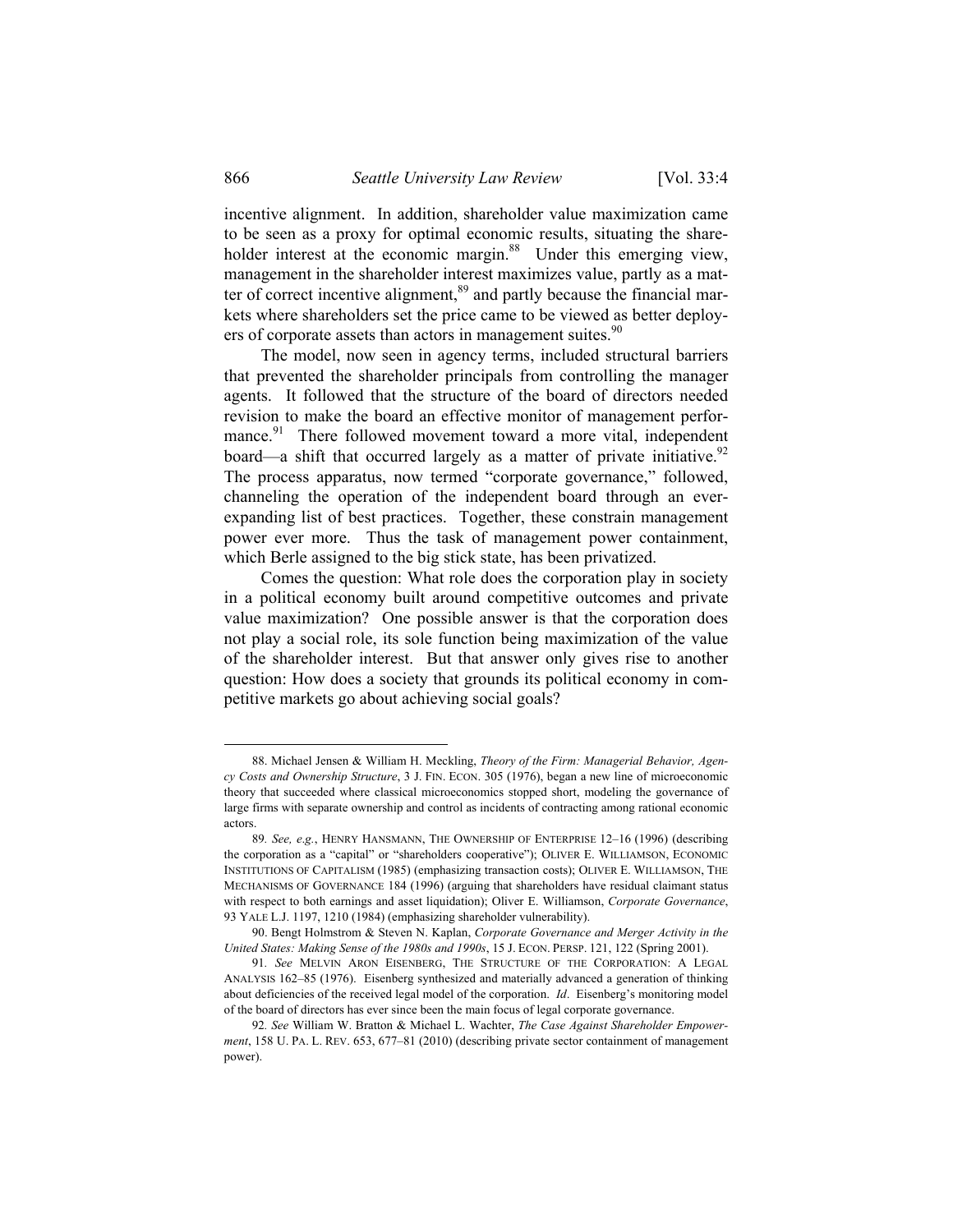The surprising answer is that the corporation plays a highly salient role in achieving social goals, even in the new political economy. The reason is that the large corporation, a newly emerging phenomenon when Berle and Means wrote *The Modern Corporation*, grew into a ubiquitous social institution. It did so because it proved a highly productive mechanism; indeed, it creates most of society's increasing wealth.

The large corporation's ubiquity and productivity together made it the logical institution to provide many of the economic items in the social welfare function and even to join with government as a regulatory enforcer. Indeed, given a political economy that relies on the market mechanism, there was no other option.

We fill in this picture of a corporate service provision below. Section A looks at the corporation's provision of health care and pensions, two examples of corporate provision of socially valued goods in the deregulatory era. Section B shows that corporations have been deputized as law enforcers. While Berle neither recommended nor predicted this development, it neatly fits the picture articulated in *The Modern Corporation*'s last chapter.

#### *A. The Corporation as Social Insurer: Health Care and Pensions*

Nineteenth century corporations were uninvolved in providing health care and pensions for individual employees.<sup>93</sup> This changed in the 1910s when a few corporations undertook "welfare work," which included providing limited health care and pensions for their employees.<sup>94</sup> The benefits, however, were less extensive than those commonly provided today, with unsecured insurance coverage and "informal" pension benefits.<sup>95</sup> Some corporations made these efforts on the theory that benefits increased employee loyalty to the company, but the practice was not widespread.<sup>96</sup>

Employer health and pension provision increased dramatically beginning in the late 1920s and early 1930s, with the growth trajectory continuing to the 1950s. In a 1935 study, the National Industrial Conference Board found that health insurance provisions increased from 16% to 34%

 <sup>93</sup>*. See* Frank R. Dobbin, *The Origins of Private Social Insurance: Public Policy and Fringe Benefits in America, 1920–1950*, 97 AM. J. SOC. 1416, 1417 (1992).

<sup>94</sup>*. See id.* (discussing "welfare work" programs in firms such as General Electric, U.S. Steel, Pullman, and International Harvester).

<sup>95</sup>*. See id.* (citing STUART D. BRANDES, AMERICAN WELFARE CAPITALISM, 1880–1940 (1976) (discussing "informal" pension programs where employers paid into mutual benefit associations, which "maintained contributory employee-financed funds that paid benefits to injured and ill employees and sometimes to their survivors").

<sup>96</sup>*. Id.* (citing JILL QUADAGNO, THE TRANSFORMATION OF OLD AGE SECURITY: CLASS IN POLITICS IN THE AMERICAN WELFARE STATE ch. 4 (1988)).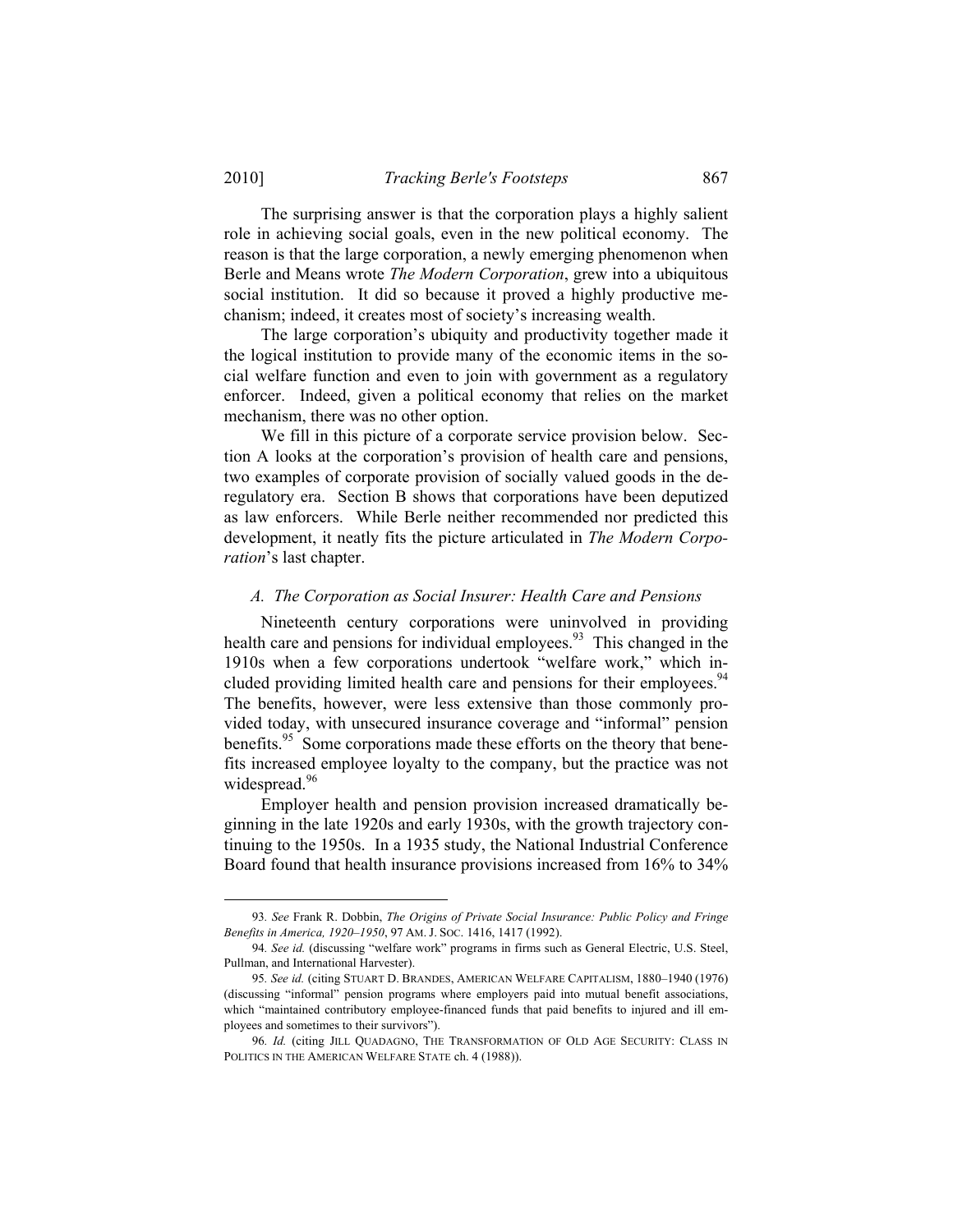of large employers between 1928 and 1935 and that employer-provided pensions increased from 2% to 13% among large employers over the same time period. $97$  Institutional stability came with the growth companies maintained the vast majority of these programs even through the Depression<sup>98</sup>—with mechanisms more akin to today's benefit programs. Health coverage included guaranteed payment for illness-related work absences and was sometimes supplemented by more extensive medical coverage.<sup>99</sup> Pension programs were mainly comprised of contributions to private insurance programs, with benefits calculated based on years of service.<sup>100</sup>

Corporate welfare provision became more thorough-going and, indeed, assumed its contemporary institutional shape during the late New Deal and World War II. Different accounts of this development focus on different factors. Some cite labor shortages in key industries<sup>101</sup> particularly those involving firm-specific skills where reducing turnover most dramatically reduced costs.<sup>102</sup> Others emphasize industrial factors during the wartime years, particularly the growth in firm size.<sup>103</sup> Still, others focus on company relationships with unions, associating the passage of the Wagner Act with union gains and a consequent increase in provision.104 A contrasting line of explanation looks to public policy during the 1930s and 1940s. Proponents of this view argue that the increase in benefit programs during this time was a result of the excessprofits tax (making it less costly for firms to provide such benefits), the wartime wage freeze (leading firms to use non-wage benefits as a means

 <sup>97</sup>*. Id.* at 1426–27 (citing NATIONAL INDUSTRIAL CONFERENCE BOARD, WHAT EMPLOYERS ARE DOING FOR EMPLOYEES 11 (1936)).

<sup>98</sup>*. Id.* at 1417; *see also id.* at 1426–27 (stating that the NICB's 1935 study "found that only 7% of all pension and health insurance programs had been canceled since the onset of the Depression") (citing NATIONAL INDUSTRIAL CONFERENCE BOARD, *supra* note 97, at 11).

<sup>99</sup>*. Id.* at 1417 (citing MARQUIS JAMES, THE METROPOLITAN LIFE: A STUDY IN BUSINESS GROWTH 263 (1947); NATIONAL INDUSTRIAL CONFERENCE BOARD, RECENT DEVELOPMENTS IN INDUSTRIAL GROUP INSURANCE 13 (1934)).

<sup>100</sup>*. See id.*

<sup>101.</sup> Id. at 1418 (citing SUMNER SLICHTER, POTENTIALS OF THE AMERICAN ECONOMY: SELECTED ESSAYS OF SUMNER H. SLICHTER (1961)).

<sup>102</sup>*. Id.* (citing PETER B. DOERINGER & MICHAEL J. PIORE, INTERNAL LABOR MARKETS AND MANPOWER ANALYSIS (1971); RICHARD EDWARDS, CONTESTED TERRAIN 142 (1979); DAVID M. GORDON, ET AL., SEGMENTED WORK, DIVIDED WORKERS 195–212 (1982); Randy Hodson, *Labor in the Monopoly, Competitive, and State Sectors of Production*, 8 POL. & SOC'Y 429 (1978)).

<sup>103.</sup> Id. (citing PETER M. BLAU & RICHARD A. SCHOENHERR, THE STRUCTURE OF ORGANIZATIONS (1971); D.S. Pugh, et al., *Dimensions of Organizational Structure*, 14 ADMIN. SCI. Q. 91 (1969)).

<sup>104</sup>*. Id.* (citing IRVING BERNSTEIN, THE TURBULENT YEARS: A HISTORY OF THE AMERICAN WORKER, 1933–1941 (1972); BRANDES, *supra* note 95; DAVID BRODY, WORKERS IN INDUSTRIAL AMERICA (1980); SANFORD JACOBY, EMPLOYING BUREAUCRACY: MANAGERS, UNIONS, AND THE TRANSFORMATION OF WORK IN AMERICAN INDUSTRY, 1900–1945 (1985)).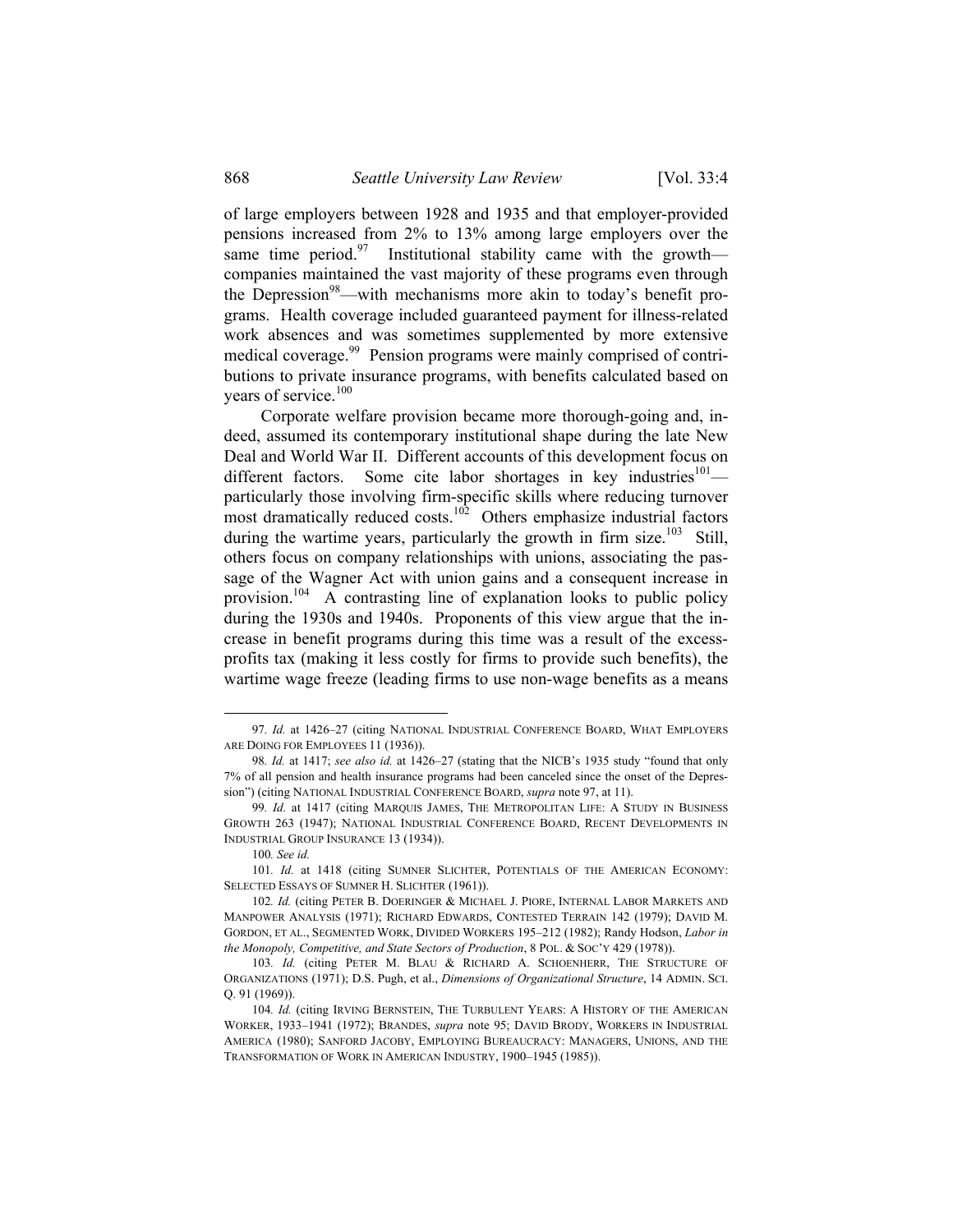of reducing turnover), and the tax exemptions for pensions and health care under the Revenue Act of 1942 and IRS provisions issued in 1943.105

Whatever causal factor one chooses to emphasize, it is clear that the corporation assumed a focal-point role in welfare provision in the corporatist political economy ushered in by the New Deal. Given that, the absence of direct federal mandate is unsurprising. The Wagner Act empowered the unions, and the managers went to the new bargaining table with an eye to the government's interest in peaceful workplaces and the constant possibility of new regulatory intervention. Welfare provision followed naturally in this structure of enforced cooperation, a structure presaged in *The Modern Corporation*'s last chapter.

If there is a puzzle here, it goes to the persistence of the corporation's focal-point role in welfare provision. In the 1950s, corporations altered their political position to favor expansion of Social Security provision and to de-emphasize private provision.<sup>106</sup> But employer provision of health and pension coverage did not decline in response. Levels of employer coverage underwent only modest shifts in subsequent years.<sup>107</sup>

No doubt some of the factors cited in accounts of the rise of corporate welfare provision also figure into the practice's persistence, even as union power has, for the most part, declined in importance with the de-

 <sup>105</sup>*. Id.* at 1418–19 (citing LOUISE ILSE, GROUP INSURANCE AND EMPLOYEE RETIREMENT PLANS (1953); QUADAGNO, *supra* note 96; HUGH MACAULAY, FRINGE BENEFITS AND THEIR FEDERAL TAX TREATMENT (1959); RAYMOND MUNTS, BARGAINING FOR HEALTH: LABOR UNIONS, HEALTH INSURANCE, AND MEDICAL CARE (1967); Beth Stevens, *Blurring the Boundaries: How the Federal Government Has Influenced Welfare Benefits in the Private Sector*, *in* THE POLITICS OF SOCIAL POLICY IN THE UNITED STATES 123–48 (Margaret Weir, Ann Shola Orloff & Theda Skocpol eds., 1988)). Professor Dobbin, however, rejects this explanation, *id*. at 1419, finding that the majority of the increases in benefit programs occurred before the legislative measures were taken. *Id*. at 1437 (citing ILSE, *supra* note 105, at 189, 315). He suggests, in the alternative, that the rise in employer-provided benefits comprised of institutional reactions to government and market developments across the entire period. *Id.* at 1420–21.

 <sup>106.</sup> This was a strategic response in a long-running battle with the unions, who wanted fringe benefits like health care and pensions brought to the mandated bargaining table. When public policy shifted in the unions' favor in that debate, management shifted to favor government provision. *Id.* at 1420–21.

 <sup>107.</sup> Sanford Jacoby, *Are Career Jobs Headed for Extinction?*, 42 CAL. MGMT. REV. 123, 133 (1999) (citing Henry S. Farber & Helen Levy, *Recent Trends in Employer-Sponsored Health Insurance Coverage: Are Bad Jobs Getting Worse?* (Nat'l Bureau of Econ. Research, Working Paper No. 6709, 1998); U.S. BUREAU OF LABOR STATISTICS, REPORT NO. 99-02, EMPLOYEE BENEFITS IN MEDIUM AND LARGE PRIVATE ESTABLISHMENTS tbls. 5 & 6 (1999)).

Pension coverage declined in the 1980s among some groups; but the proportion of employers providing pensions later returned to the late 1970s level. The proportion of employees with pension coverage rose slightly through the 1990s, *id.* at 132, and has not changed significantly since that time. *Id.* at 133. Nor has there been much change in the proportion of employees who receive employer-provided health coverage, *id.* at 133, even as the trend has been for employers to restrict health benefits available to part-time employees. *Id.* at 132.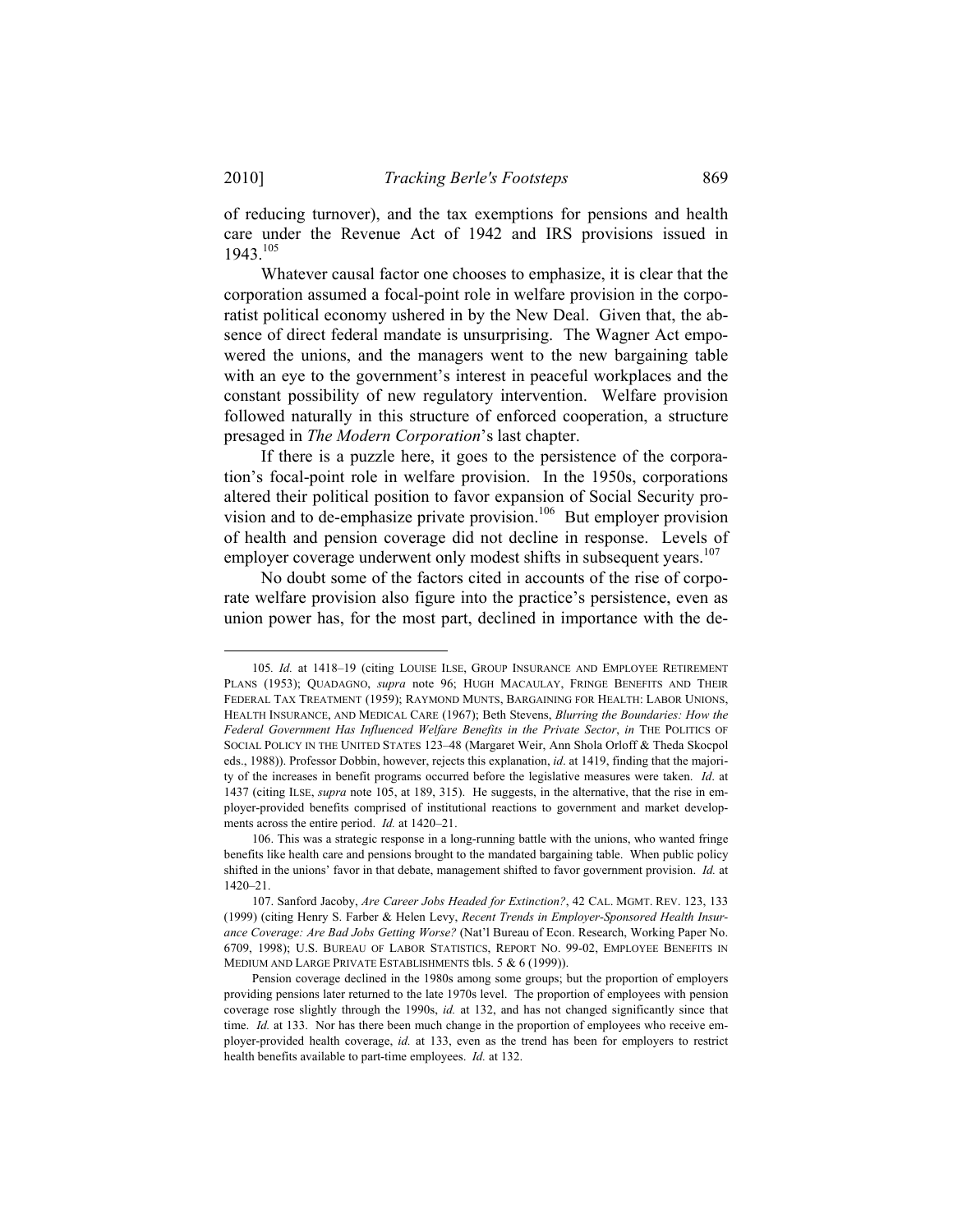cline of the union share of private employment. Notably, the Internal Revenue Code makes health insurance premiums deductible as corporate business expenses<sup>108</sup> and tax exempt for employees.<sup>109</sup> Assuming that Internal Revenue Service rules are constructed to serve social goals, we see how the ubiquitous presence of corporations as employers can serve as the vehicle to realize social goals.

*The Modern Corporation*'s last chapter projects that "the great economic organisms [will] be made to accept responsibility for the wellbeing of those who are subject to the organization, whether workers, investors, or consumers."  $110^{\circ}$  We see that, so far as concerns the employment relationship, this projection has been borne out. The ubiquitous corporation has become the vehicle of choice to realize social priorities for the working population. Berle wanted the government to state the priorities and management to assimilate those priorities into their business plans as corporate objectives. This want, in effect, has occurred, but without the big stick state that Berle thought was necessary.

#### *B. The Corporation as Law Enforcer: Mandated Compliance*

Read minimally, the last chapter tells us that, given corporate power, the public will address demands for corporate responsiveness to the state and that private property rights will not afford a defense to demands thus addressed. The last chapter grappled with the demands being made in the wake of the Great Depression. After Berle, lesser economic reverses triggered new demands on several occasions: in the mid-1970s, after Enron, and again in 2008. In the first two cases, scandals crystallized the demands, and Congress responded by passing the Foreign Corrupt Practices Act of 1977 (FCPA)<sup>111</sup> and the Sarbanes Oxley Act of  $2002$  (SOX).<sup>112</sup> As befits new regulation in a deregulatory era, neither act went into great detail about the economic substance of corporate management, even though both constrained management power.

The FCPA stemmed from the Watergate investigations of 1973–74. The special prosecutor discovered corporate political slush funds that evaded normal accounting controls.<sup>113</sup> Payments included illegal domes-

 <sup>108.</sup> I.R.C. § 162 (2006).

<sup>109</sup>*. Id*. § 106(a). *See* BARRY R. FURROW, ET AL., HEALTH LAW: CASES, MATERIALS, AND PROBLEMS 639 (6th ed. 2008).

 <sup>110.</sup> BERLE & MEANS, *supra* note 1, at 310.

 <sup>111.</sup> Pub. L. No. 95-213, sec. 102–04, 91 Stat. 1494 (amending the Securities Exchange Act of 1934 at §§ 13(b)(2), 30A, 32) (codified at 15 U.S.C. §§ 78ff, 78dd-2, 78m(b)(2)).

 <sup>112.</sup> Pub. L. No. 107-204, 116 Stat. 745 (codified in scattered sections of 11, 15, 18, 28, & 29 U.S.C.).

<sup>113</sup>*. See* GEORGE C. GREANIAS & DUANE WINDSOR, THE FOREIGN CORRUPT PRACTICES ACT 17–19 (1982).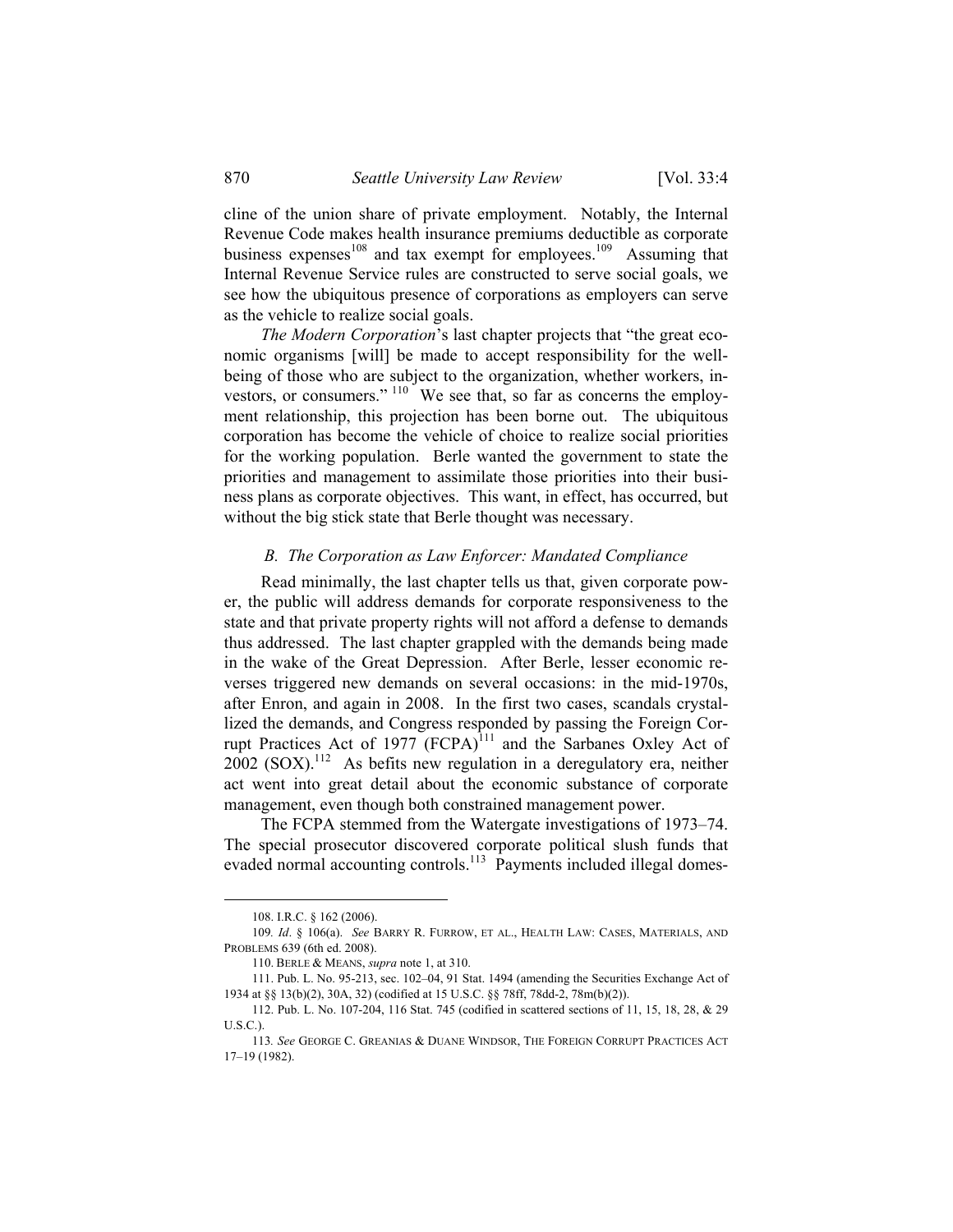tic political contributions and bribes to officials abroad—termed "questionable foreign payments"—made in connection with the sale of American goods and services.<sup>114</sup> A voluntary disclosure program instituted by the  $SEC<sup>115</sup>$  resulted in admissions by over 400 companies implicating \$300 million in questionable payments.<sup>116</sup> Agitated by the media, the public was disgusted with corruption in government.<sup>117</sup> In response, Congress demanded a clean-up of corruption in corporate America.<sup>118</sup>

The FCPA prohibited bribery of foreign officials, making the "questionable" payments illegal. More importantly for present purposes, it mandated internal compliance systems, amending the Securities Exchange Act of 1934 to go deeply into corporate internal affairs, imposing record-keeping and internal control requirements on reporting firms.<sup>119</sup> It was said to amount to the most extensive application of federal law to the regulation of corporations since  $1934$ <sup>120</sup>

The scenario acted out in the mid-1970s was repeated in 2002 in the wake of reporting failures at Enron, WorldCom, and other firms. Two ingredients once again registered: headline-grabbing stories of corporate corruption and popular anger towards corporate management. Congress again passed legislation intended to "rein in" corporations—the Sarbanes-Oxley Act of 2002.<sup>121</sup>

Some of the SOX mandates pick up where the FCPA left off, addressing the integrity of the disclosure system. For example, SOX requires that the CEO and CFO certify public reports, making them responsible for the maintenance of the firm's internal controls system $^{122}$ and subject to accompanying criminal penalties.<sup>123</sup> Other provisions of SOX draw on processes specified in the corporate governance book of best practices, locking them in as mandates. $124$ 

 <sup>114</sup>*. See* Roberta S. Karmel, *Realizing the Dream of William O. Douglas—The Securities and Exchange Commission Takes Charge of Corporate Governance,* 30 DEL. J. CORP. L. 79 (2005).

 <sup>115.</sup> Harvey L. Pitt & Karl A. Groskaufmanis, *Minimizing Corporate Civil and Criminal Liability: A Second Look at Corporate Codes of Conduct,* 78 GEO. L.J. 1559, 1582 (1990).

 <sup>116.</sup> The lead item was the revelation of \$22 million of bribes abroad by Lockheed Aircraft. *Id*. at n.144; *see also* DONALD R. CRUVER, COMPLYING WITH THE FOREIGN CORRUPT PRACTICES ACT 4 (1st ed. 1994).

 <sup>117.</sup> CRUVER, *supra* note 116, at 4.

<sup>118</sup>*. Id*.

<sup>119</sup>*. See* Walter Perkel, *Foreign Corrupt Practices Act*, 40 AM. CRIM. L. REV. 683 (2003).

<sup>120</sup>*. See* GREANIAS & WINDSOR, *supra* note 113, at 1.

 <sup>121.</sup> Pub. L. No. 107-204, 116 Stat. 852 (codified at 15 U.S.C. §§ 7201 et seq.).

<sup>122</sup>*. Id*. § 302.

<sup>123</sup>*. Id*. § 906(a) (enumerating penalties for knowing violation of similar certification requirement). *See* Lisa M. Fairfax, *Form Over Substance?: Officer Certification and the Promise of Enhanced Personal Accountability Under the Sarbanes-Oxley Act*, 55 RUTGERS L. REV. 1 (2002).

 <sup>124.</sup> SOX requires audit committees composed entirely of independent directors, defines independent director, lays down audit committee duties and powers, and requires disclosure respecting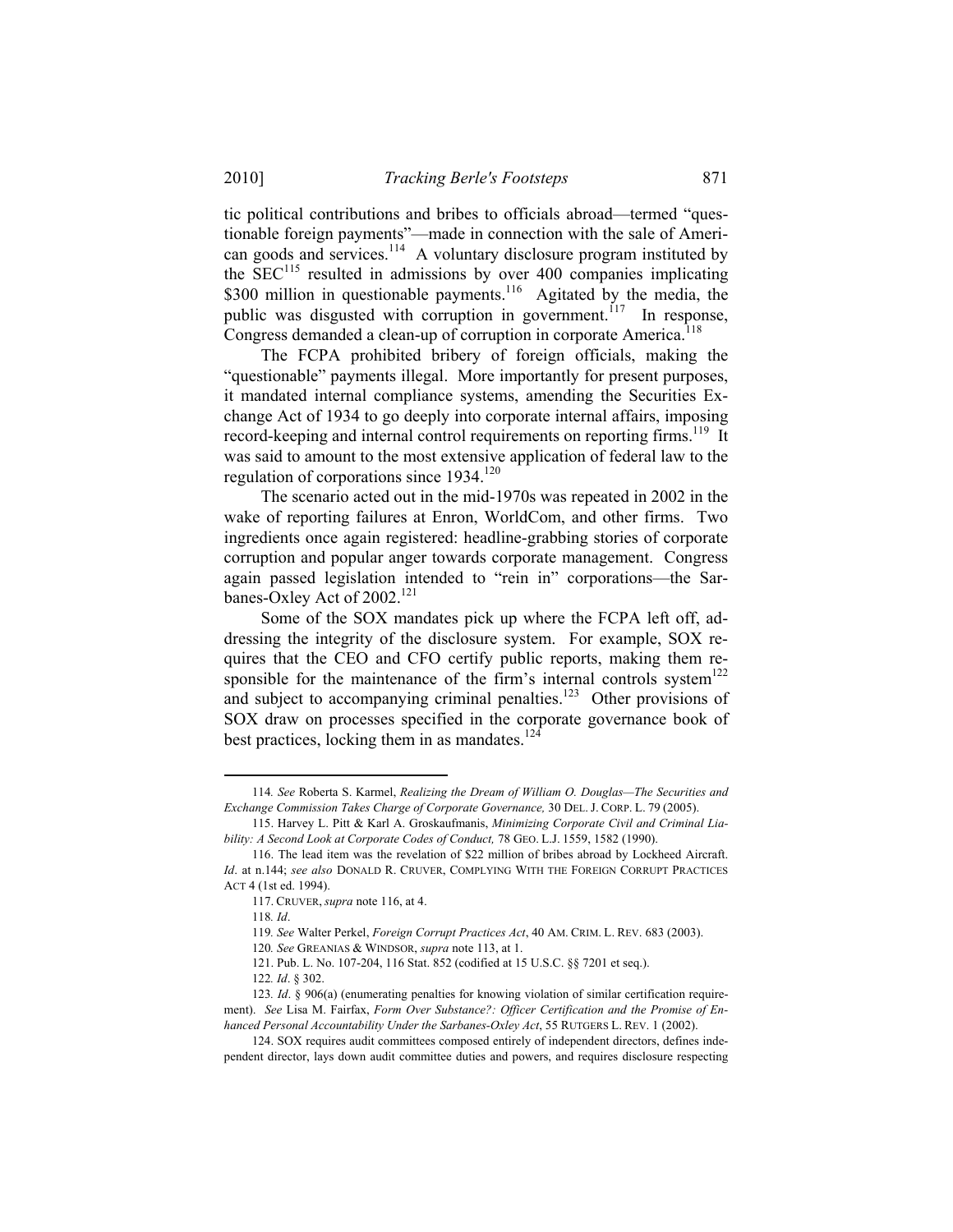Both statutes strengthen the federal truth-telling regime, responding to compliance failures by pushing federal regulation beyond the financial reports themselves, to the process of data collection. Both concern compliance with law (or in the case of "questionable payments," quasi law). In effect, the federal government, having instituted the mandatory disclosure system, reacted to successive compliance failures by reaching further and further back inside of corporations to cover the processes that generate the mandated reports. Both statutes responded to political demands and appeared when high profile noncompliance combined with economic reverses. In both cases, the political demands stemmed from the general public rather than from organized interest groups. Both statutes draw on a non-ideological source, the corporate governance agenda. Indeed, both "surmounted partisan politics in the course of their enactment $^{125}$ 

In sum, both statutes exemplify the last chapter's point about corporate power and public demands. They both flow from an ongoing mediation between corporate power—now manifested in the insiders' informational superiority—and the outside economy—now protected by disclosure rules. And, just as the last chapter predicts, the state traverses the public/private divide as the mediation proceeds.

The FCPA and SOX extend the penetration of public enforcement considerably into the private sphere, forcing corporations to participate directly in the enforcement enterprise. The mandatory aspect of this deputization looms large in the imagination. Most people, when they look at compliance systems, see a new layer of mandated costs—the big stick state in raw form, the public pounding the private. But something else also is at work here: a corporate compliance officer is a cop, a private sector cop pursuing a public goal. The state mandates the officer's presence (indeed, it mandates a whole corporate department) to make sure the empowered actors inside the corporation cooperate with the public's clearly stated legal compliance demands. The compliance officer accordingly exercises delegated public authority, harnessing corporate resources toward public ends. To the extent the system works as contem-

 125. William W. Bratton & Joseph A. McCahery, *The Equilibrium Content of Corporate Federalism*, 41 WAKE FOREST L. REV. 619, 668 (2006).

the expert status of committee members. Sarbanes Oxley Act of 2002, §§ 301, 407, 15 U.S.C. §§ 78j-1, 7265. It can be noted that these mandates implied little in the way of real world institutional adjustment. Most large firms were organized with audit committees and compliance systems already, reflecting the influence of decades of self regulatory conversations about best governance practices. National level audit committee mandates date from the Watergate era, albeit through the medium of exchange listing requirements. Indeed, amendments to NYSE listing requirements, mooted in 2002 and approved in 2004, track the SOX audit committee provisions and extend them to the compensation and nominating committees before going on to the final redoubt of the boardroom to mandate a majority independent board. *See* NYSE LISTED COMPANY MANUAL ¶ 303A.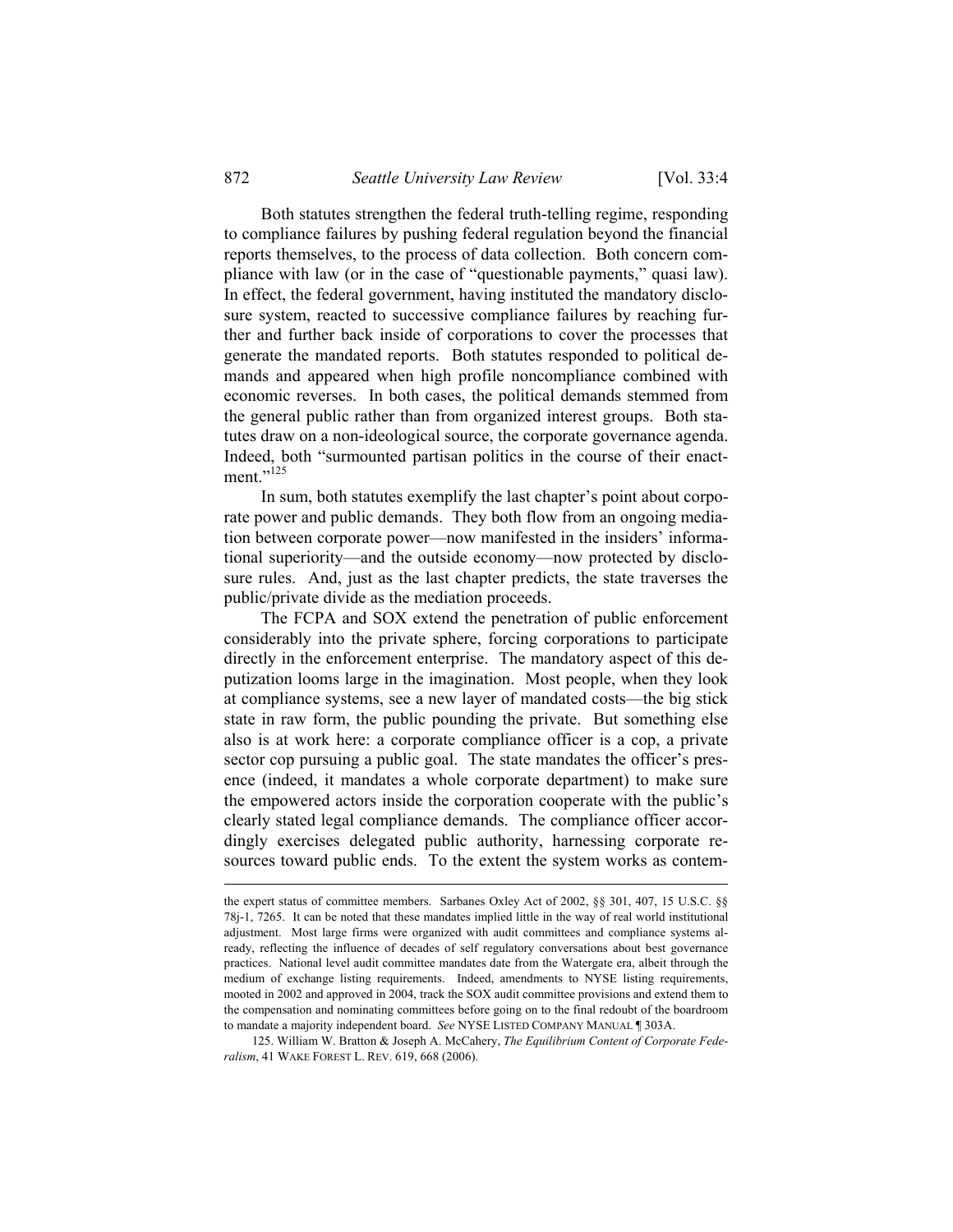plated, it is because the corporation internalizes the public goal, working in co-operation with the government.

Corporate deputization extends well beyond the mandatory disclosure system and internal self-policing to external police work. We have already seen this with the FCPA. The "questionable payments" that motivated it had two parties, an American corporate payor and a foreign payee. In forbidding the payments, the FCPA sought not only to assure domestic corporate cleanliness, but also to eliminate corruption in business contexts abroad. Subsequent legislation goes further. For example, money laundering is a problem, and the criminals doing the laundering use bank accounts. The Bank Secrecy Act (BSA) accordingly requires banks to file "Suspicious Activity Reports" (SARs) with the Financial Crimes Enforcement Network of the Treasury Department whenever a transaction of \$5,000 or more gives the bank reason to suspect that the transaction stems from, or disguises, illegal activities.<sup>126</sup> Onerous obligations result. The facts of a well-known Delaware case, *Stone v. Ritter*, 127 illustrate this. Two miscreants working a Ponzi scheme used trust accounts opened at one of AmSouth Bank's 600 branches to direct proceeds to forty scheme participants.<sup>128</sup> No SARs were filed. Exposure of the scheme meant a criminal investigation of the bank, along with \$40 million in fines and \$10 million of civil penalties.<sup>129</sup> But it was not as if AmSouth lacked a compliance system. Its board of directors promulgated and regularly amended a set of BSA policies. It had a BSA Officer who made regular reports to the board and headed an office staffed with nineteen professionals. AmSouth also had a Corporate Security Department run by a former Secret Service officer and a Suspicious Activity Oversight Committee.<sup>130</sup> We see that the BSA demands not merely cooperation, but also effectiveness. Failure to deliver means being held accountable, much as would be case with an officer in a law enforcement organization.

Corporate deputization also occurs under other legal regimes, albeit in a less demanding form. With environmental, tort, employment discrimination, and health care law, the federal government avoids the flat out mandates of the FCPA, SOX, and the BSA in favor of a carrot-andstick approach. Under this approach, the enterprise liability held out by the given legal regime is reduced or eliminated for those organizations that can demonstrate the existence of effective internal compliance struc-

 <sup>126</sup>*. See* 31 U.S.C. § 5318(g) (2006).

 <sup>127.</sup> Stone *ex rel.* AmSouth Bancorp. v. Ritter, 911 A.2d 362 (Del. 2006).

<sup>128</sup>*. Id*. at 365–66.

<sup>129</sup>*. Id*. at 365.

<sup>130</sup>*. Id*. at 371–72.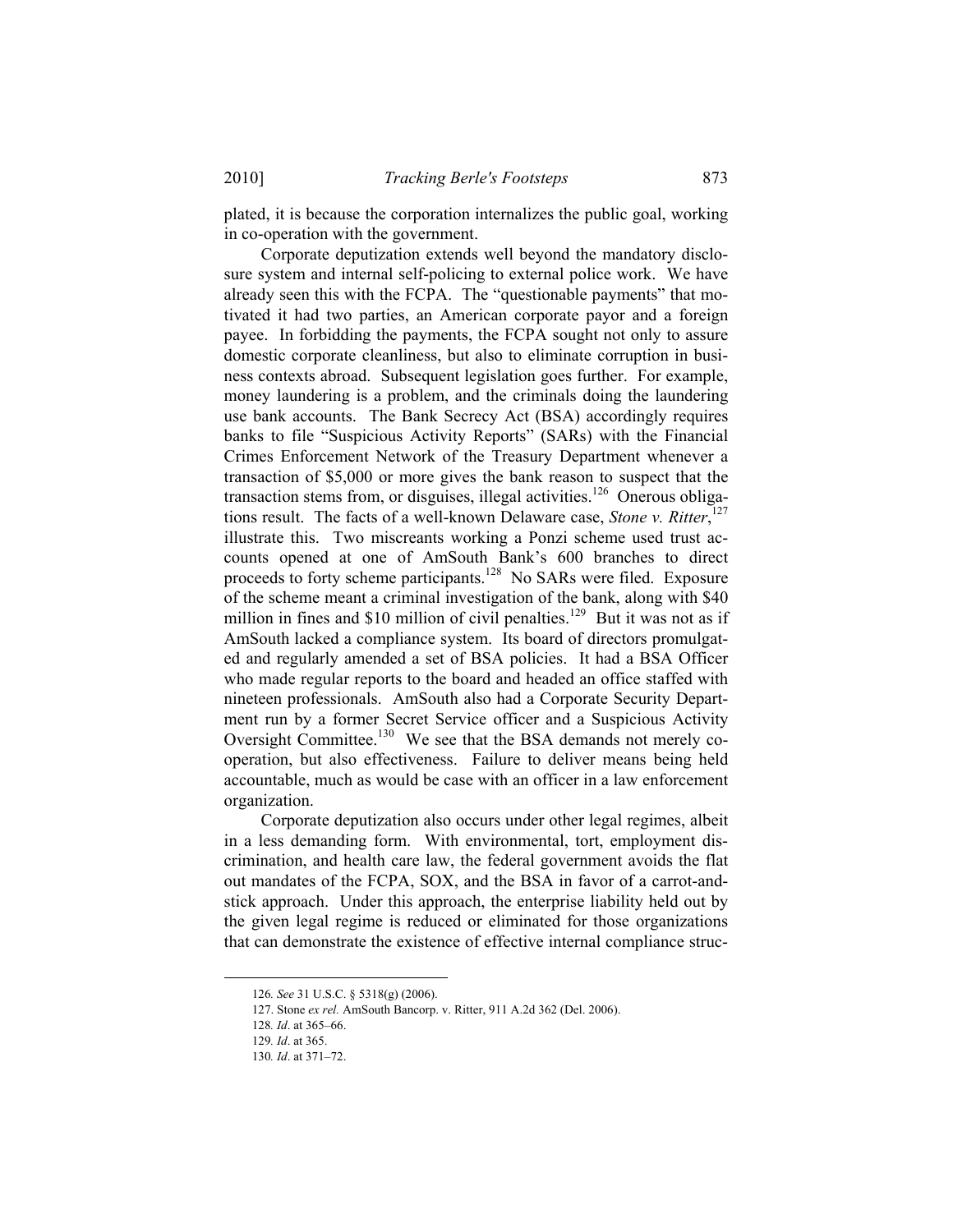tures.131 The government in effect extends an invitation to cooperate, rewarding the companies that accept it.

Corporate deputization, in short, has become a ubiquitous regulatory tool. More than a trace of *The Modern Corporation*'s last chapter survives as these arrangements proliferate. We continue to harness corporations to serve public purposes, but as the last chapter predicted, we do so in a different political economic context. The various mandates and carrots and sticks recall corporatist ideology: those who wield power in society will be brought to the public table with the expectation that cooperation will follow; punishment is held out for those who fail to cooperate with public directives.

#### **CONCLUSION**

We have seen that *The Modern Corporation*'s last chapter made four points. First, to the extent that corporations wield significant economic power, they inevitably will be the object of social demands made by the public. Second, the demands will not register unless stated clearly and forcefully by the public to the state. Third, the state must then formulate regulatory instructions directed to corporations. Fourth, the demands' content will vary with the particular political and social context.

In this Article, we have expanded on the meaning of these points by reference to three successive political and social contexts, each viewed through the lens of Berle's political economic vision of government/corporate cooperation. We looked first at the context in which the chapter was written. At that time, Berle contemplated a new regime of intense government/corporate cooperation addressed to Depression conditions, a regime thereafter realized when the NIRA set up a structure in which the government directly shaped corporate policy. We then showed that Berle's cooperative vision, reformulated as a political economy of the big stick regulatory era, survived and prospered despite the NIRA's fast collapse. We turned finally to the more recent period, in which Berle's political economy dissipated as the economy became more competitive. Here we show that Berle's vision of government/corporate cooperation has survived his own political economy.

The corporation's success as an economic producer has turned it into a ubiquitous institution to which the government turns for assistance in achieving its social welfare goals. The government still harnesses the corporation as an agent for social change, employing a mixed strategy of mandate and cooperation as it does so. The last chapter's broad outline

 <sup>131.</sup> For an overview, see Kimberly D. Krawiec, *Cosmetic Compliance and the Failure of Negotiated Governance*, 81 WASH U. L.Q. 487, 495–510 (2003).